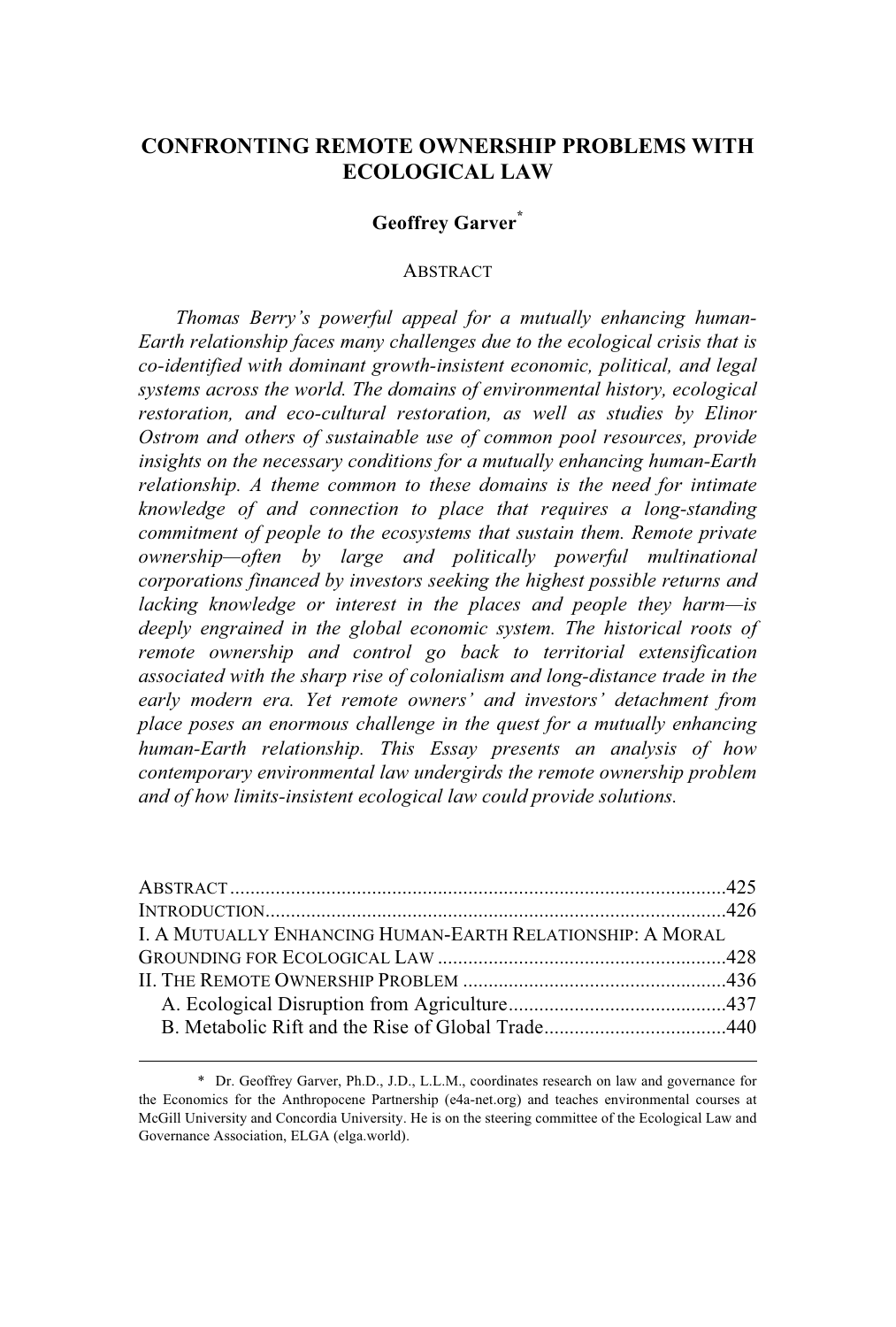426 *Vermont Law Review* [Vol. 43:425

| D. Trade, Investment, and Remote Ownership Problems449     |  |
|------------------------------------------------------------|--|
| III. CONFRONTING REMOTE OWNERSHIP UNDER ECOLOGICAL LAW 450 |  |
|                                                            |  |

#### **INTRODUCTION**

The growing tension between the globally dominant socio-political narrative, based on insistence on economic growth, and the alternative limits-based narrative in which the emerging field of ecological law is grounded, creates an urgently needed opening for transformation of law. 1 Contemporary legal systems co-evolved with other socially constructed normative systems that characterize the growth-insistent narrative.<sup>2</sup> Therefore, the radical transformation that ecological law calls for necessarily involves concomitant transformation of the social, political, economic, and cultural systems with which law interacts across temporal and spatial scales.<sup>3</sup>

<sup>1.</sup> Kathryn Gwiazdon, *We Cannot Fail: The Promise and Principles of Ecological Law and Governance*, 11 MINDING NATURE 36, 36 (2018) (highlighting the creation of the Ecological Law and Governance Association (ELGA) as one response to the need to structure principles of law and governance around the foundations of life).

<sup>2.</sup> PANARCHY: UNDERSTANDING TRANSFORMATIONS IN HUMAN AND NATURAL SYSTEMS 5 (Lance H. Gunderson & C.S. Holling eds., 2002) (explaining that co-evolution involves a constant "interplay between change and persistence, between the predictable and unpredictable").

<sup>3.</sup> *See id.* ("The cross-scale, interdisciplinary, and dynamic nature of the theory has [led] us to coin the term *panarchy* for it."); RICHARD O. BROOKS ET AL., LAW AND ECOLOGY 36 (2002) (suggesting that "both ecology and environmental law are undergoing transformations to better adapt to each other and to the environmental problems they are seeking to resolve"); Donald T. Hornstein, *Complexity Theory, Adaptation, and Administrative Law*, 54 DUKE L. REV. 913, 932, 944 (2005) (demonstrating how transformations that transcend our routine political and social systems may come from a "republican moment[]"); J.B. Ruhl, *Law's Complexity: A Primer*, 24 GA. ST. U. L. REV. 885, 896–97, 901 (2008) ("[I]n social systems, change very often is the specific intent of human intervention, in which case knowing how the system responds to change should be an important factor in the design of the instrument of change."); J.B. Ruhl, *Panarchy and the Law*, 17 ECOLOGY & SOC'Y, no. 3, 2012, art. no. 31, https://www.ecologyandsociety.org/vol17/iss3/art31/ (demonstrating that adaptive systems theory has already spread to economics, ecology, and sociology); Robin Kundis Craig, *Learning to Think About Complex Environmental Systems in Environmental and Natural Resource Law and Legal Scholarship: A Twenty-Year Retrospective*, 24 FORDHAM ENVTL. L. REV. 87, 92 (2013) ("How do we transform environmental and natural resources law into governance systems that can cope with continual change, ever-present uncertainty, and the potential for catastrophic . ..threshold crossings in socio-ecological systems?"); Ahjond S. Garmestani & Melinda Harm Benson, *A Framework for Resilience-Based Governance of Social-Ecological Systems*, 18 ECOLOGY & SOC'Y, no. 1, 2013, art. no. 9, http://www.ecologyandsociety.org/vol18/iss1/art9/ ("The primary problems with our current framework for environmental law are that it does not often account for scale and tends to lock-in 'fixes'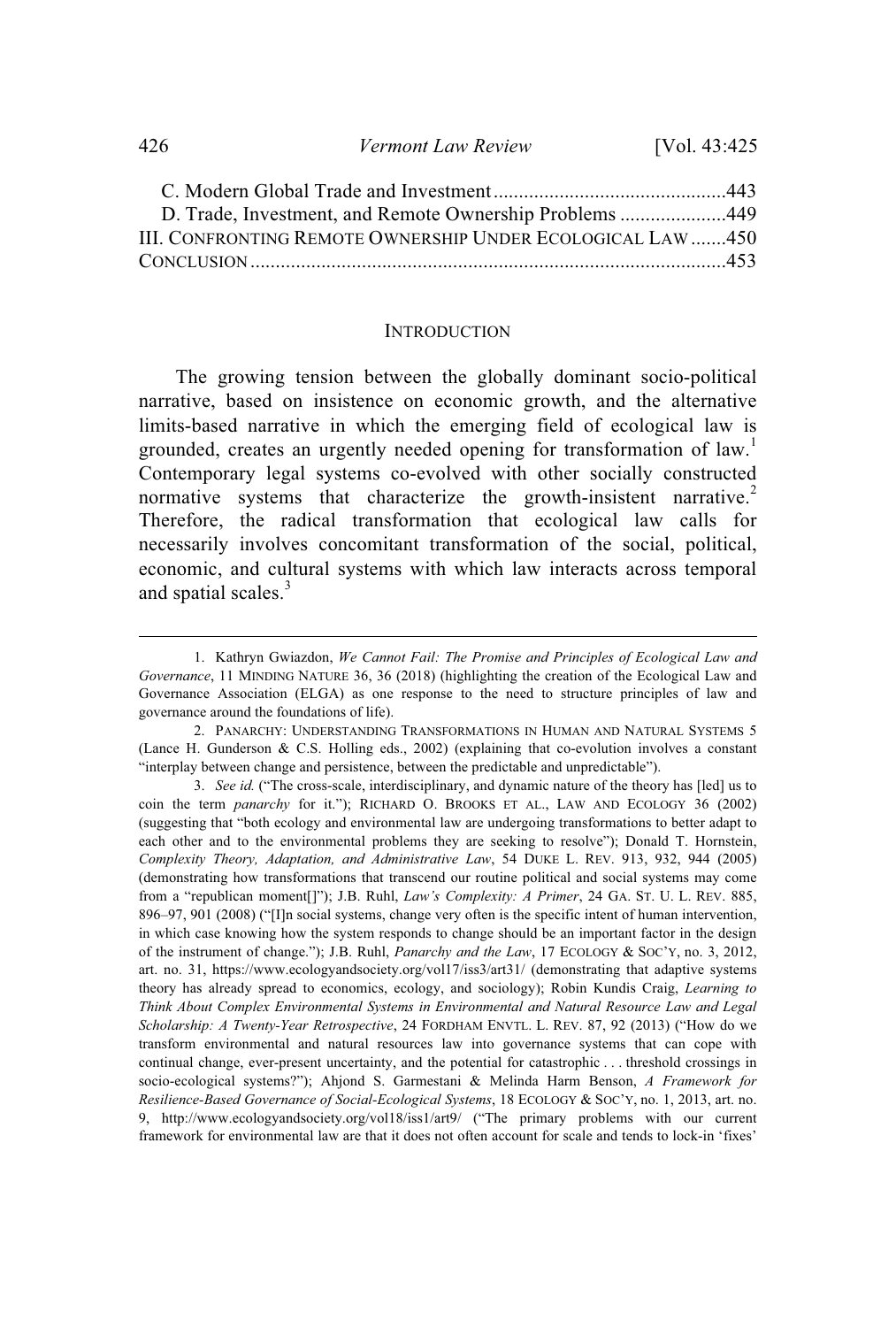#### 2019] *Confronting Remote Ownership Problems with Ecological Law* 427

Property regimes and state sovereignty are two of the main normative constructs that will need profound rethinking and regrounding in any transition from contemporary law to ecological law. <sup>4</sup> Deeply entrenched protections of private property rights and strong resistance to stringent supranational legal regimes for environmental protection and other matters act—often in concert—to impede meaningful, widespread achievement of an ecologically sustainable balance between societal development and ecological integrity.<sup>5</sup> In particular, remote private ownership and absentee landlords associated with land and resource grabbing often lodge prevailing power over land use decisions in decision makers who are geographically far removed from the effected ecological systems and lacking in the knowledge needed for managing them in an ecologically sustainable manner. 6

Thomas Berry's conception of a mutually enhancing human-Earth relationship provides a compelling core objective for ecological law and the

4. See Geoffrey Garver, *A Systems-Based Tool for Transitioning to Law for a Mutually Enhancing Human-Earth Relationship*, 157 ECOLOGICAL ECON. 165, 166 [hereinafter Garver, *A Systems-Based Tool for Transitioning to Law*] (explaining that "the dominant anthropocentric narrative . ..[is] reinforced by legal systems built around strong notions of state sovereignty and private property rights"); Geoffrey Garver, *The Rule of Ecological Law: The Legal Complement to Degrowth Economics*,5SUSTAINABILITY 316, 319, 321 (2013) [hereinafter Garver, *The Rule of Ecological Law*] (contending that a flaw of environmental law and economics is the favoring of monetization, leading to primary economic rather than ecological constraints on land).

because of the need for certainty in the legal process."); Rakhyun E. Kim & Klaus Bosselmann, *International Environmental Law in the Anthropocene: Towards a Purposive System of Multilateral Environmental Agreements*,2TRANSNAT'L ENVTL. L. 285, 307 (2013) ("[T]he ultimate purpose of international environmental law should be about safeguarding the integrity of Earth's life-support system, or all identified and potential planetary boundaries, as the non-negotiable biophysical preconditions for human existence and development."); Olivia Odom Green et al., *Barriers and Bridges to the Integration of Social–Ecological Resilience and Law*, 13 FRONTIERS ECOLOGY & ENV'T 332, 332, 335 (2015) (demonstrating that adaptive governance may be a part of the transformation to ecological law).

<sup>5</sup>*. See* Garver, *A Systems-Based Tool for Transitioning to Law*, *supra* note4("Prevailing legal systems . . . assume<sup>[]</sup> non-human nature is subject to human dominance . . . .").

<sup>6.</sup> *See* FRED PEARCE, THE LAND GRABBERS: THE NEW FIGHT OVER WHO OWNS THE EARTH viii, 5–6 (2012) (explaining the first example of the global "land grabs" he explored, including Al Amoudi, who recruited a former Zenawi minister—Hail Assegdie—who plans to dig a canal through villagers' land without their knowledge); Jampel Dell'Angelo et al., *The Tragedy of the Grabbed Commons: Coercion and Dispossession in the Global Land Rush*, 92 WORLD DEV. 1, 9 (2017) (demonstrating that the "broader dynamics of land grabbing cannot be prevented by acting only on property regimes without addressing power dynamics and systems of production"); Marc Edelman, Carlos Oya & Saturnino M. Borras Jr., *Global Land Grabs: Historical Processes, Theoretical and Methodological Implication and Current Trajectories*, 34 THIRD WORLD Q., 1517, 1528 (2013) (connecting changes in agrarian economy, capitalism, and other drivers of development with solutions in environmental law).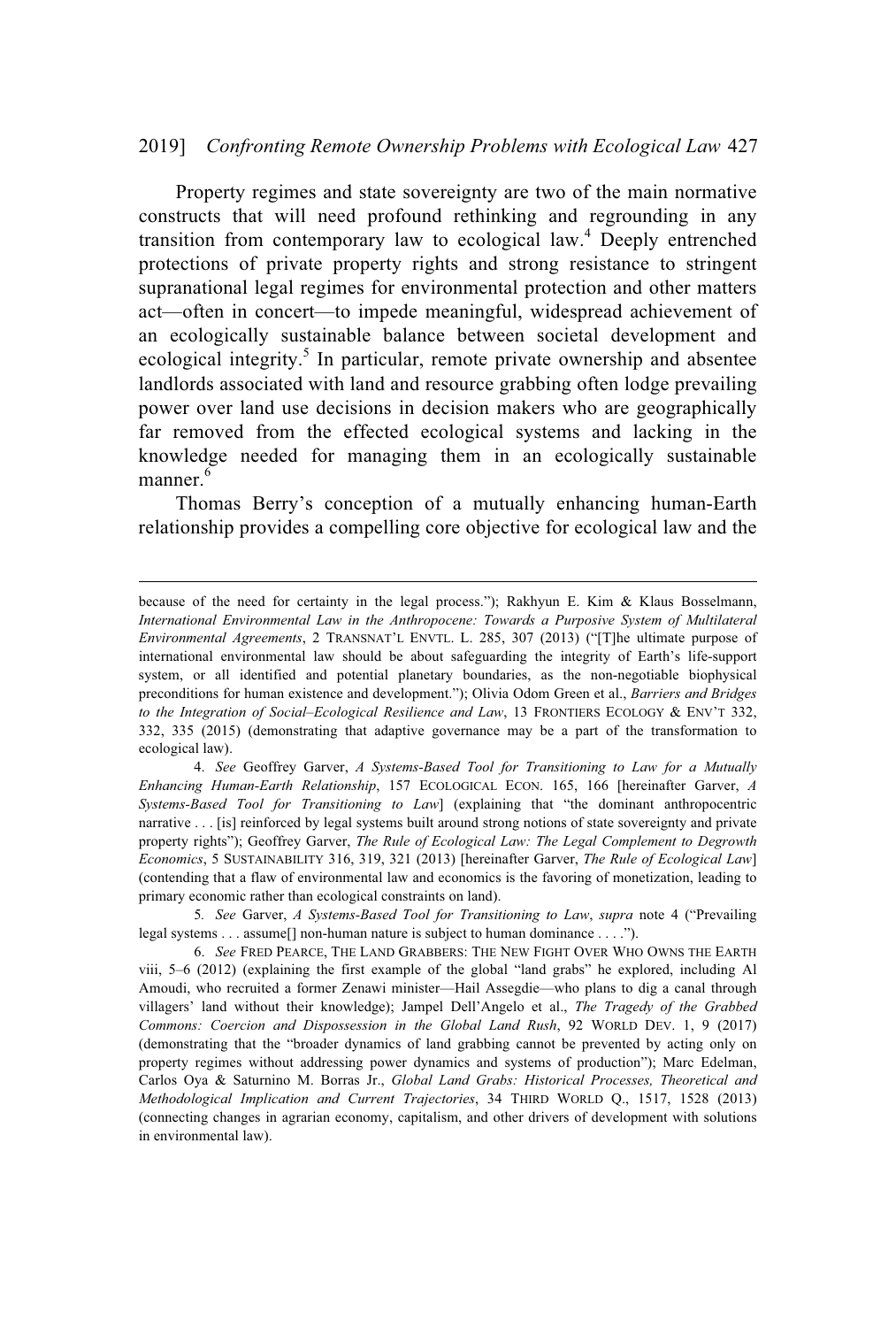related field of ecological economics.<sup>7</sup> This Essay is a systems-based examination of how ecological law that supports an ongoing quest for a mutually enhancing human-Earth relationship provides ecologically sound and socially just answers to problems of remote ownership as well as land and resource grabbing. Part I explains and justifies a mutually enhancing human-Earth relationship as a foundational goal of ecological law. Part II provides a more detailed description of remote ownership and absentee landlords and how they are intricately tied to a global economic system that gives hierarchical normative priority to: private property and wealth; strong state sovereignty; and commodification of non-market values for the sake of perpetual economic growth. Part III explains how the radical reordering of normative priorities inherent in ecological law would severely restrict or eliminate remote ownership or absentee landlordism that impedes progress toward a mutually enhancing human-Earth relationship. Although ecological law remains largely conceptual and socio-politically elusive, it warrants detailed development now in order to be ready when its time comes. Fortunately, ecological law is gaining ground with the emergence of rights of nature and other developments in law and related normative domains that will play a determinative role in the human prospect in these ecologically perilous times.<sup>8</sup>

# I. A MUTUALLY ENHANCING HUMAN-EARTH RELATIONSHIP: A MORAL GROUNDING FOR ECOLOGICAL LAW

Berry described a mutually enhancing human-Earth relationship as one that reflects that "[i]n reality there is a single integral community of the Earth that includes all its component members whether human or other than human ... [each of which] has its own role to fulfill, its own dignity, its inner spontaneity."<sup>9</sup> It is a relationship in which "[e]very being enters into communion with other beings."<sup>10</sup> Berry aligns the transition to a mutually enhancing human-Earth relationship with the emergence of the Ecozoic

<sup>7</sup>*. See* THOMAS BERRY, THE GREAT WORK: OUR WAY INTO THE FUTURE 2–3 (1999) (explaining that European occupation of North America has been unbroken since colonization and even with new achievements such as science, technology, industry, finance, and commerce, environmental devastation resulted, and consequently, a new transition of human-Earth mutual benefit is necessary).

<sup>8</sup>*. See* Oliver A. Houck, *Noah's Second Voyage: The Rights of Nature as Law*, 31 TUL. ENVT'L L.J. 1, 2–4 (2017) (listing grants of natural rights to glaciers, rivers, and animals and stating how these grants have changed the views of other countries or jurisdictions).

<sup>9.</sup> BERRY, *supra* note 7, at 4.

<sup>10.</sup> *Id.*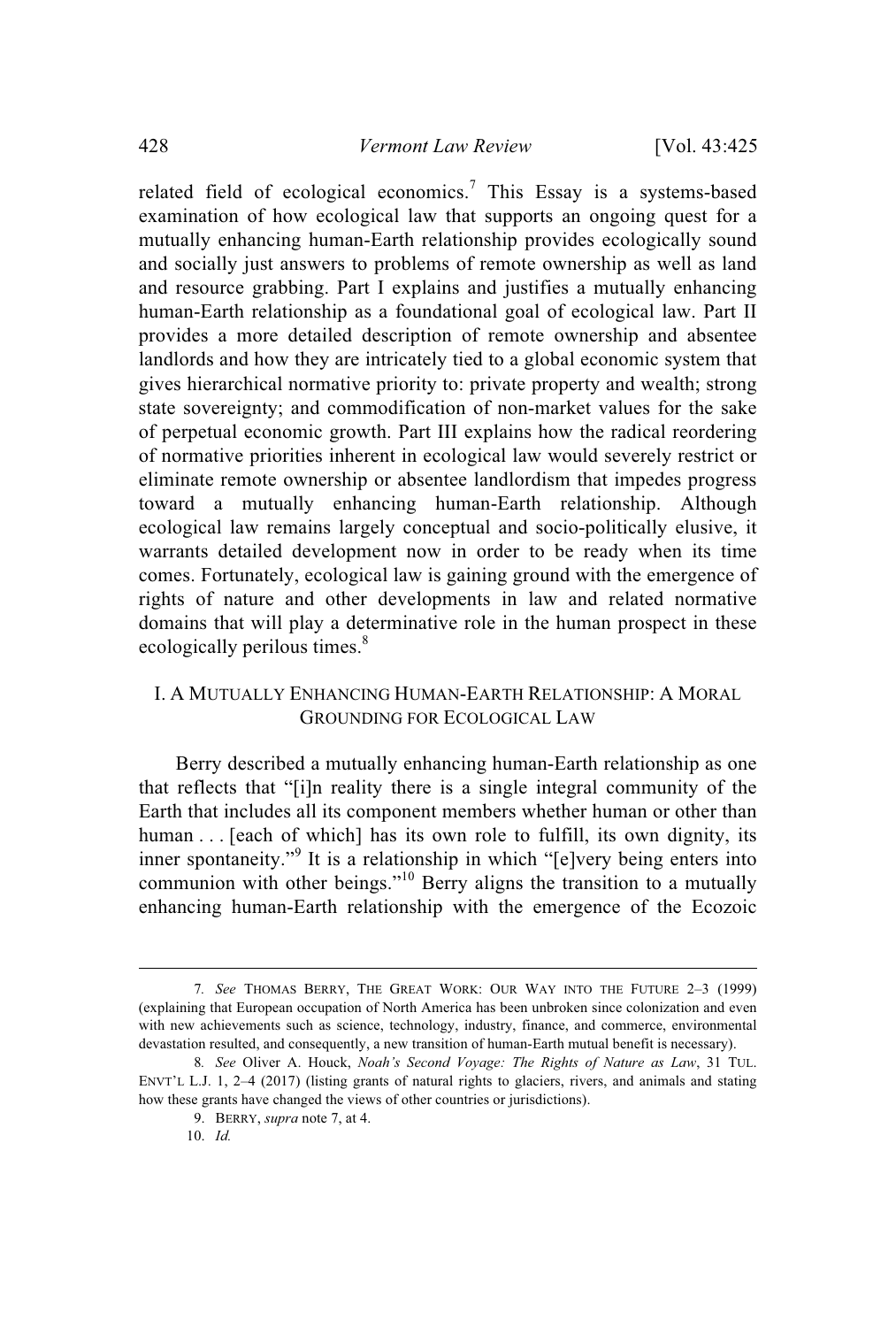Era, "the period when humans will be present to the planet as participating members of the comprehensive Earth community."<sup>11</sup>

With regard to law, Berry wrote that "[e]cology is not a part of law; law is an extension of ecology."<sup>12</sup> In other words, law should reflect and maintain a human role within the broader community of life that is lifeenhancing and respectful of the ecological roles of other members of that community.<sup>13</sup> He argued that "[t]o achieve a viable human-Earth situation a new jurisprudence must envisage its primary task as that of articulating the conditions for the integral functioning of the Earth process, with special reference to a mutually enhancing human-Earth relationship."<sup>14</sup> The law he envisioned "would provide for the legal rights of geological and biological as well as human components of the Earth community."<sup>15</sup> Each component of the Earth community would have the right "for habitat and the opportunity ...to fulfill its role in the natural systems to which it belongs."<sup>16</sup> Humans and all other components of the Earth system would be mutually responsible to respect each other's rights, and "[j]ustice would consist in carrying out this complex of creative relationships."<sup>17</sup>

Several jurists have further developed Berry's proposal for legal systems with co-equal rights among all members of the Earth community with detailed elaborations and arguments for "wild law,"<sup>18</sup> "Earth jurisprudence,"<sup>19</sup> "Earth law,"<sup>20</sup> and "ecological law."<sup>21</sup> These related, or

19. PETER D. BURDON, EARTH JURISPRUDENCE: PRIVATE PROPERTY AND THE ENVIRONMENT 1 (2015) ("[Thomas Berry's] observation that law is central to the present environmental crisis is the motivation behind a growing movement in law called Earth jurisprudence.").

20. Earth law was a term associated with environmental protection laws as far back as the 1970s, but its more recent use is more closely associated with more radical notions of law, such as rights of nature, that explicitly or implicitly containastrong critique of conventional environmental law. *See* Homer G. Angelo, Journal Review, ENVTL. CONSERVATION, Winter 1975, at 315 (providing a review of *Earth Law Journal: Journal of International and Comparative Environmental Law*, a new journal "[c]ombining interests in comparative and international law" highlighting issues of environmental protection); Michelle Maloney, *Building an Alternative Jurisprudence for the Earth: The International Rights of Nature Tribunal*, 41 VT. L. REV. 129, 131–35 (2016) (asserting that Earth law's more recent use is closely associated with more radical notions of law).

<sup>11.</sup> *Id.* at 8.

<sup>12.</sup> *Id.* at 84.

<sup>13</sup>*. See id.* (explaining that ecology is not just a single course of study, but rather the basis for cross-subject studies, including law).

<sup>14.</sup> *Id.* at 61.

<sup>15.</sup> *Id.* at 161.

<sup>16.</sup> *Id.* at 80.

<sup>17.</sup> *Id.* at 61–62.

<sup>18.</sup> See CORMAC CULLINAN, WILD LAW: A MANIFESTO FOR EARTH JUSTICE 30-31 (2d ed. 2011) (explaining that wild law is more of an "approach to human governance" than a sector of law, and further, that wild law attempts to encourage a human-nature relationship, with focus on strengthening that relationship to safeguard wilderness and self-regulation of communities).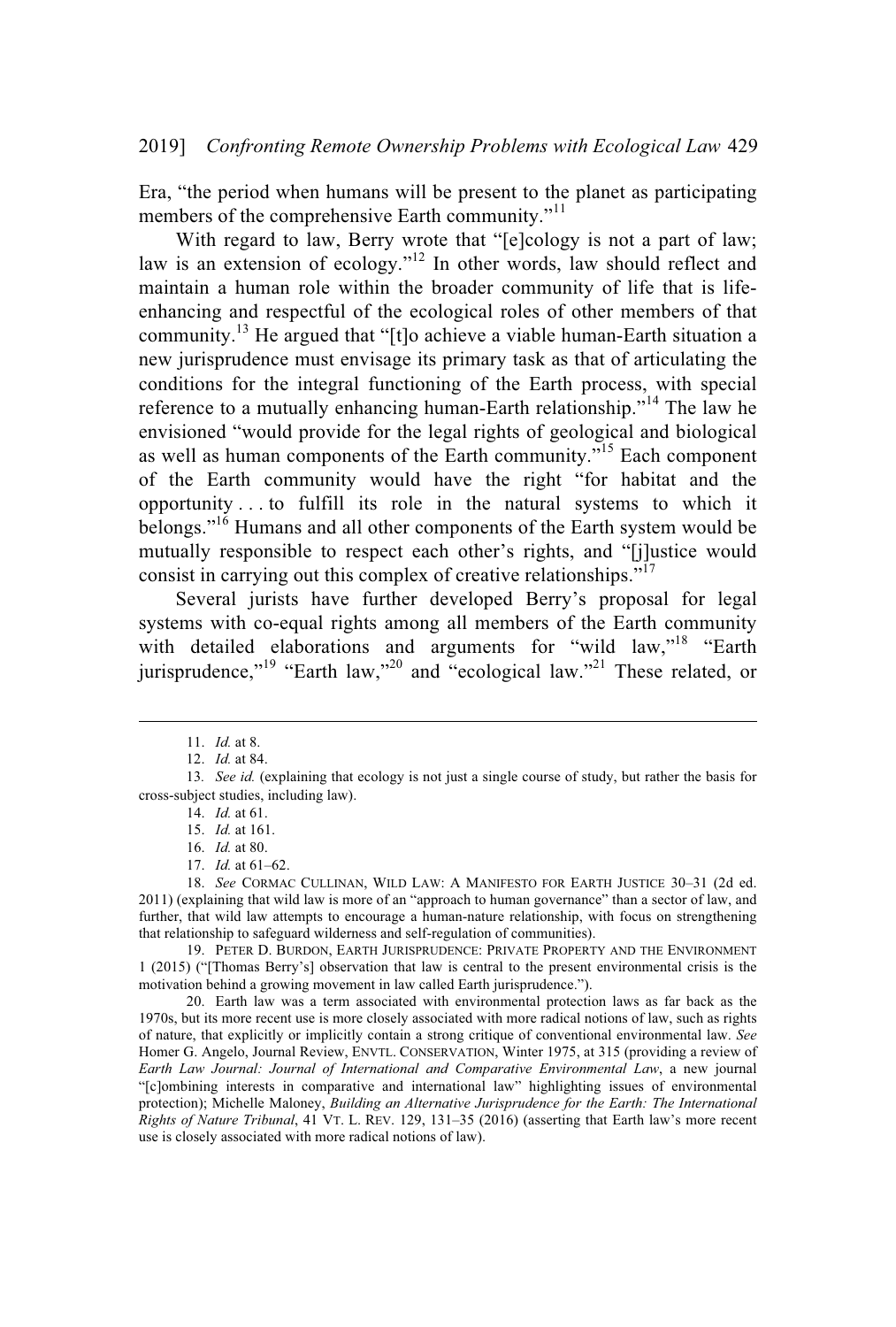perhaps equivalent, legal concepts all make reference to rights of nonhuman components of nature.<sup>22</sup> Indeed, the increasing constitutional, legislative, or judicial recognition of rights of nature in legal systems at local and national scales is likely the most concrete trend in actual adoption of concepts associated with these broader legal framings, which remain largely conceptual. $^{23}$ 

Paramount emphasis on the primacy of ecological limits, not rights of nature, is nonetheless the most essential and deep-rooted feature of ecological law that seeks to perpetuate a mutually enhancing human-Earth relationship.<sup>24</sup> Other key conceptual features include: treatment of humans as a part of nature, and not apart from it; intergenerational, intragenerational, and inter-species fairness; precaution about transgressing planetary boundaries and other systemic ecological and socio-ecological thresholds; and adaptiveness in the adoption and evolution of norms over time, based on appropriate monitoring.<sup>25</sup> Including humans in the understanding of nature embeds ecological law in a human-inclusive ecocentric worldview, which is distinct from both a purely anthropocentric worldview that places humanity in a position superior to nature and a purely ecocentric worldview that may be indifferent to the human prospect. $^{26}$ 

23*. See* MIHNEA TANASESCU, ENVIRONMENT, POLITICAL REPRESENTATION, AND THE CHALLENGE OF RIGHTS: SPEAKING FOR NATURE 107, 117 (2016) (providing examples of legislative and judicial recognition of rights of nature at a local and national level).

24*. See* Garver, *The Rule of Ecological Law*, *supra* note 4, at 319 (outlining that ecological law emphasizes the notion of ecological integrity by stressing the ecological limits on the economy and society in the form of sustainability).

25. *Id.* at 327, 329; *see* Johan Rockström et al., *A Safe Operating Space for Humanity*, 461 NATURE 472, 472 (2009) (exploring the idea of "planetary boundaries" that define the safe operating space for humanity, and that some of the Earth-system processes have already transgressed their boundaries: climate change, rate of biodiversity loss, and the nitrogen cycle); Will Steffen et al., *Planetary Boundaries: Guiding Human Development on a Changing Planet*, SCIENCE, Feb. 13, 2015, at 738 (explaining that applying the precautionary principle means that the planetary boundary is set at the "safe" end of a spectrum of uncertainty, which means that the further society transgresses from the boundary, the higher the risk of drastic environmental changes); KATE RAWORTH, DOUGHNUT ECONOMICS: SEVEN WAYS TO THINK LIKE A 21ST CENTURY ECONOMIST 95 (2017) (detailing the social influences that impact peoples' consumptive habits).

26. *See* CAROLYN MERCHANT, REINVENTING EDEN: THE FATE OF NATURE IN WESTERN CULTURE 4 (2d ed. 2013) (citing historian Lynn White Jr.'s article, *The Historical Roots of our Ecologic Crisis*, to explain that one can blame "Christian arrogance toward nature" for environmental disruption, in that Christianity is the most anthropocentric religion that contributes to a worsening ecological crisis).

<sup>21.</sup> *See* Garver, *The Rule of Ecological Law*, *supra* note 4, at 328 ("Under the rule of ecological law, individual humans and artificial entities like corporations would be considered interrelational beings in a shared ecological context, and not as free agents whose quest to maximize abstract monetary wealth that can be converted into consumptive and waste-producing activities is given priority.").

<sup>22.</sup> CULLINAN, *supra* note 18, at 30; BURDON, *supra* note 19; Maloney, *supra* note 20, at 130; Garver, *The Rule of Ecological Law*, *supra* note 4, at 319.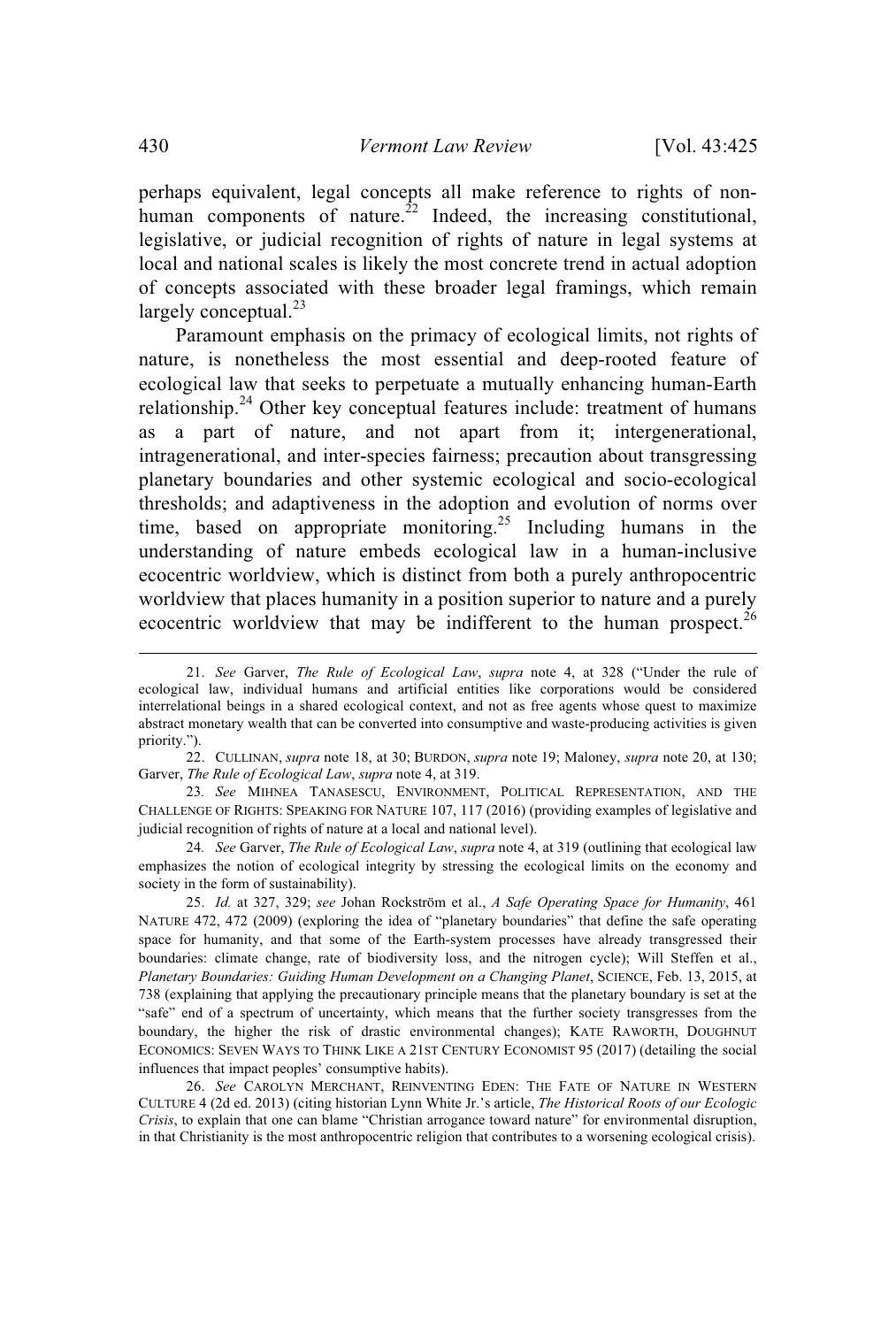Table 1 summarizes how these and other features distinguish ecological law from contemporary environmental law.

| Feature                                              | <b>Environmental law</b>                                                                                                                                                                                                                                                  | <b>Ecological law</b>                                                                                                                                                                                                                                                                                                  |
|------------------------------------------------------|---------------------------------------------------------------------------------------------------------------------------------------------------------------------------------------------------------------------------------------------------------------------------|------------------------------------------------------------------------------------------------------------------------------------------------------------------------------------------------------------------------------------------------------------------------------------------------------------------------|
| Human-nature<br>relationship                         | Humans are separate from and superior<br>to nature; goal is perpetual progress in<br>human control of nature, with strong<br>reliance on technological solutions<br>(e.g. geo-engineering to mitigate<br>climate change)                                                  | Humans are a part of nature; goal is a<br>mutually enhancing human-Earth<br>relationship, with humility as to<br>prospects for technology to solve<br>complex ecological challenges                                                                                                                                    |
| Enforceable<br>environmental or<br>ecological limits | Enforceable limits on pollution and<br>development are mostly reductionist,<br>end-of-pipe, subordinate to economic<br>growth, and subordinate to property<br>rights                                                                                                      | Ecological limits have primacy over<br>social and economic spheres, and are<br>based on a holistic, integrated, systems-<br>based understanding of the human-Earth<br>relationship; open to de-growth/steady<br>state economics                                                                                        |
| Use of materials<br>and energy                       | Promotes efficiency, with a core faith<br>in perpetual decoupling of energy and<br>material throughput and consequent<br>impacts from perpetual economic<br>growth                                                                                                        | Promotes sufficiency and drastic<br>reduction in material and energy<br>throughput to keep economy within<br>ecological bounds                                                                                                                                                                                         |
| Scale                                                | Strong commitment to state<br>sovereignty: weak international/global<br>regimes to address ecological<br>challenges; global and regional trade<br>rules encourage competition and<br>impede strong domestic regimes for<br>environmental protection                       | Core commitment to subsidiarity<br>principle: global regime with<br>enforceable supranational rules for<br>global ecological issues, with preference<br>for local regulation and respect for local<br>regimes per Ostrom's criteria                                                                                    |
| Fairness                                             | Core belief in fairness of markets, with<br>some need for correction (e.g. polluter<br>pays principle, internalization of<br>environmental externalities, etc.);<br>tendency to monetize values in<br>decision making, e.g. monetary<br>valuation of "ecosystem services" | Strong limits on market mechanisms as<br>needed to respect ecological limits;<br>bigger role for non-market decision-<br>making; focus on ensuring interhuman,<br>interspecies and intergenerational<br>fairness; multi-criteria valuation<br>methods preferred for decision making<br>involving incommensurate values |
| Research,<br>monitoring and<br>adaptation            | Effects on human health paramount;<br>environmental effects studied but not<br>determinative; weak precautionary<br>approach; few mechanisms to adjust<br>rules based on monitoring                                                                                       | Planetary boundaries and "safe<br>operating space" are key basis of<br>research, monitoring and adaptation;<br>strong precautionary approach                                                                                                                                                                           |

# **Table 1. Distinguishing Ecological Law from Environmental Law**<sup>27</sup>

<sup>27.</sup> LAURA WESTRA ET. AL, ECOLOGICAL INTEGRITY, LAW AND GOVERNANCE 144 (2018) (internal citations omitted).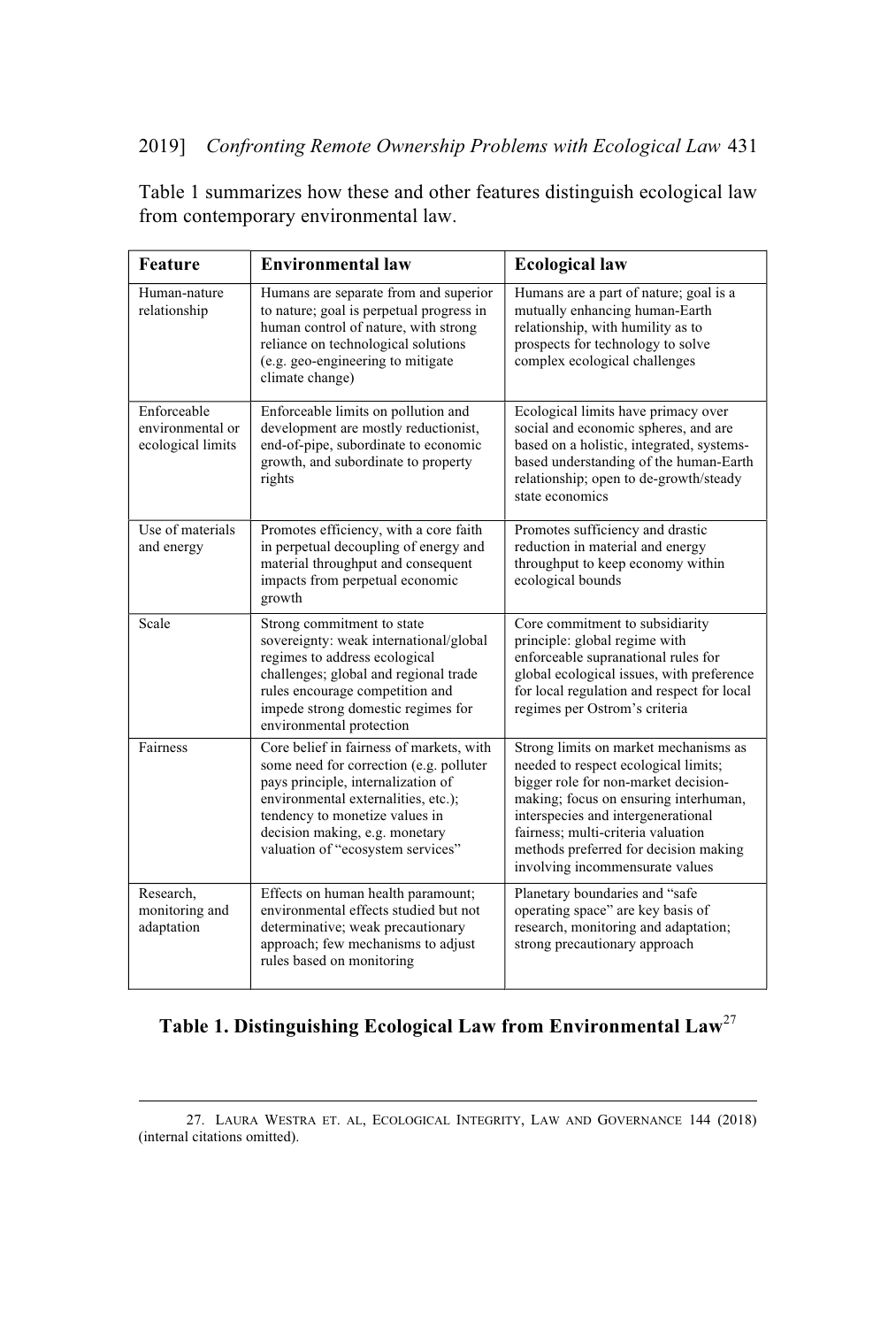As noted above, rights of nature resonate strongly with core elements of ecological law.<sup>28</sup> However, while promising for those seeking law grounded in a mutually enhancing human-Earth relationship, rights of nature raise concerns that have not yet been resolved.<sup>29</sup> Resolving conflicts between rights of nature and human rights, including private property rights, requires criteria that inevitably will reflect a hierarchy of normative principles and values.<sup>30</sup> Particularly troubling is the risk that implementing and giving meaning to rights of nature in a globalized world still operating according to a growth-insistent narrative and worldview will lead to their erosion and dilution, rather than to the radical transformation that rights of nature advocates hope for. $31$  Without fundamental shifts in narrative away from growth insistence, commodification, anthropocentrism, and human exceptionalism—where ever-increasing creation of wealth in human societies is assumed to provide for the common good—conflicts will likely be resolved so as to give priority to economic interests and private property rights.<sup>32</sup> That has been the case with the human right to a healthy environment enshrined in Pennsylvania's state constitution,<sup>33</sup> and in several

<sup>28</sup>*. See supra* Part I (explaining that the argument for ecological law makes reference to the rights of nature, which is trending through legal systems).

<sup>29</sup>*. See* DAVID R. BOYD, THE RIGHTS OF NATURE:ALEGAL REVOLUTION THAT COULD SAVE THE WORLD 104 (Susan Renouf ed., 2017) (suggesting that ecological law conflicts with different ideas such as the "inanimate object[s]" in the *Sierra Club v. Morton (Mineral King)* case).

<sup>30</sup>*. See id.* at 178 (describing examples of the rights of nature conflicting with property rights such as shrimp farming in coastal mangrove forests that causes conflict between an ecological reserve and the farm owner's property rights).

<sup>31.</sup> *See id.* at 196 (providing evidence that erosion and dilution exists in both Ecuador and Bolivia); Peter Burdon & Claire Williams, *Rights of Nature: A Constructive Analysis*, *in* RESEARCH HANDBOOK ON FUNDAMENTAL CONCEPTS OF ENVIRONMENTAL LAW 196, 210 (Douglas Fisher ed., 2016) (stressing the difficulty of extending a legal right to nature in the confines of capitalist economics); Garver, *The Rule of Ecological Law*, *supra* note 4, at 326 ("[E]cological law must permeate legal regimes and other disciplines like economics in a systemic, integrated way, and not be seen as a specialty area of the law that applies to isolated problems.").

<sup>32</sup>*. See* BOYD, *supra* note 29, at 230–31 (arguing that rights of nature cannot coexist with issues like economic growth, consumerism, and limitless globalization and that we cannot continue to prioritize property and corporate rights if the rights of nature are going to persist).

<sup>33.</sup> In Pennsylvania, the state supreme court has held that the State's constitutional right to a healthy environment (a more anthropocentric right regarding the human-Earth relationship), must be balanced against other constitutional and social and economic rights. Payne v. Kassab, 312 A.2d 86, 94 (Pa. Commw. Ct. 1973), *aff'd,* 361 A.2d 263 (Pa. 1976), *abrogated by* Pa. Envtl. Def. Found. v. Commonwealth, 161 A.3d 911 (Pa. 2017)). As a result, that state constitutional right has had little impact on decisions affecting the human-Earth relationship in Pennsylvania. Mary Ellen Cussack, *Judicial Interpretation of State Constitutional Rights to a Healthful Environment*, 20 B.C. ENVTL. AFF. L. REV. 173, 192–93 (1993). These examples, along with others, suggest that if rights of nature or similar rights are adopted within the dominant global paradigm of growth insistence, without clear criteria for when ecological limits must be accorded primacy, or how to interpret them in light of competing social objectives, the risk is high that the growth-insistent paradigm will overwhelm or at least dilute those rights. *Id.*; *see* Mary Elizabeth Whittemore, *The Problem of Enforcing Nature's Rights*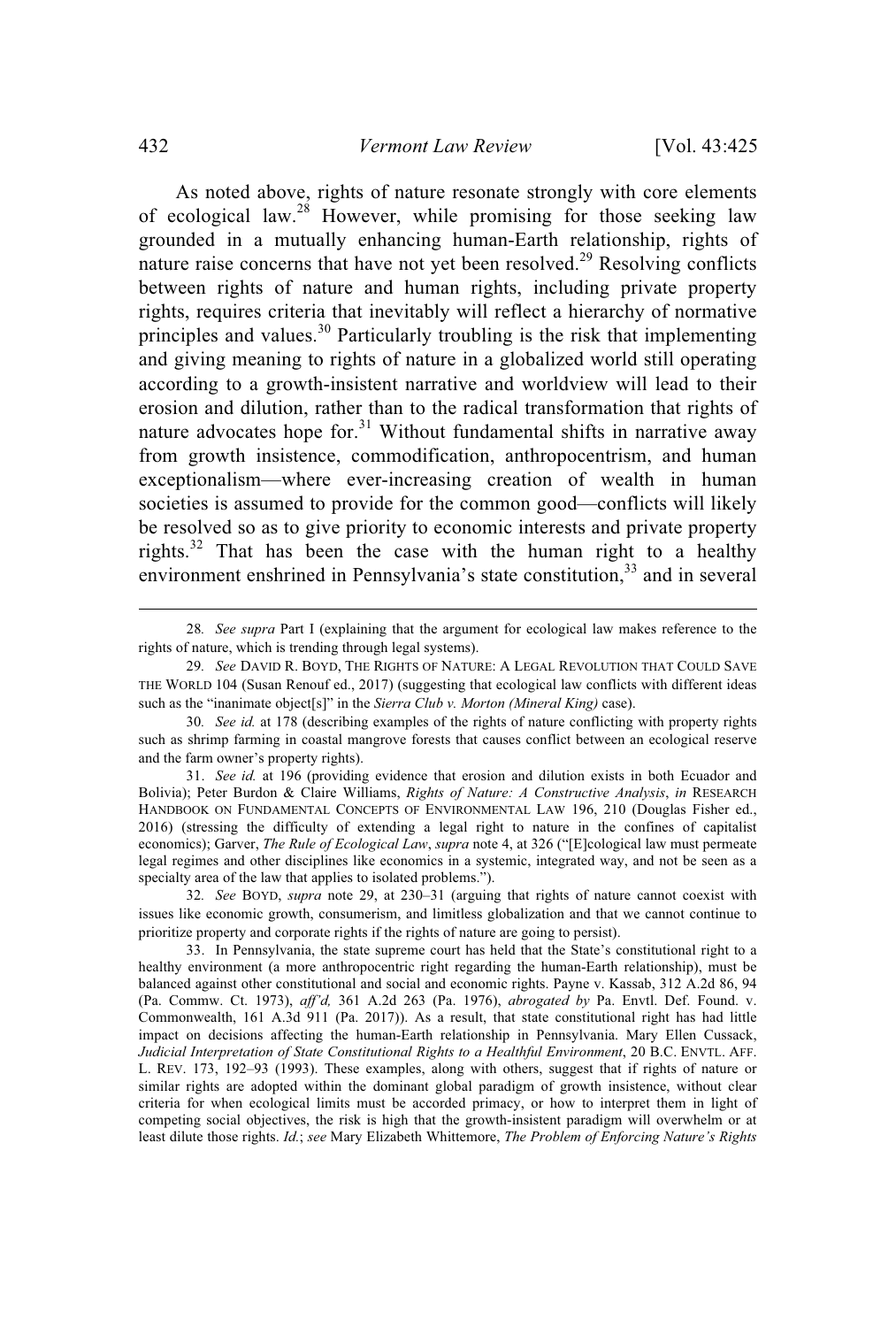instances involving the constitutional rights of nature in Bolivia and Ecuador.<sup>34</sup> Counterexamples can be found but are less prevalent.<sup>35</sup> For justice to carry out the "complex of creative relationships" that Berry envisioned, $36 \sinh y$  resorting to conventional balancing tests that subordinate environmental concerns and ecological integrity to economic factors will not do.<sup>37</sup> Ecological law requires ecological limits to have primacy throughout the legal system, and criteria must be identified to reflect this primacy in decision making and resolution of conflicts.<sup>38</sup>

Another concern is that without clearer criteria, according rights to all components of the Earth community, or to "nature" generally, risks creating a system in which nothing and nobody has meaningful rights.<sup>39</sup> Also, the rights of nature may have different weight at different scales. For example, building a hydroelectric dam may appear to violate the rights of nature because of harm to local ecosystems, but favor the rights of nature at the global scale because it would reduce greenhouse gas emissions. <sup>40</sup> With such vagueness, conflicts might be decided by power and force rather than by law, or according to interpretations of law that end up eroding the long-term rights of nature in view of conflicting rights grounded in short-term social or economic interests. $41$ 

Emphasis on place, and on the needs of the intricately linked local components of socio-ecological systems that must be met in order to maintain a mutually enhancing human-Earth relationship, is also part of the

37*. Payne*, 312 A.2d at 94.

*Under Ecuador's Constitution: Why the 2008 Environmental Amendments Have No Bite*, 20 PAC. RIM L. & POL'Y J. 659, 659–67 (2011) (pointing out that Ecuador's constitutional provision is unclear and provides no guidance as to which living organism prevails in court).

<sup>34.</sup> Nathalie Rühs & Aled Jones, *The Implementation of Earth Jurisprudence Through Substantive Constitutional Rights of Nature*,8SUSTAINABILITY 174, 182 (2016).

<sup>35.</sup> *See* Paola Andrea Acosta Alvarado & Daniel Rivas-Ramirez, *A Milestone in Environmental and Future Generations' Rights Protection: Recent Legal Developments Before the Colombian Supreme Court*, 30 J. ENVTL. L. 519, 519–26 (2018) (analyzing the Colombian Supreme Court's historic decision to protect the Columbian Rainforest from deforestation, specifically that it was a restrictive approach in applying constitutional rights, and that international environmental law influenced the Court's decision).

<sup>36.</sup> BERRY, *supra* note 7, at 62.

<sup>38.</sup> *See* Garver, *The Rule of Ecological Law*, *supra* note 4, at 326 ("[L]egal regimes must be constrained by ecological considerations . ..."). Developing decision making criteria that reflect this primacy should be a focus of research in the emerging community of scholars of ecological law and governance and organizations like the ELGA.

<sup>39</sup>*. See* LYNTON KEITH CALDWELL & KRISTIN SHRADER-FRECHETTE, POLICY FOR LAND: LAW AND ETHICS 224 (1993) ("If everything [is] said to have rights, and if there is no way to adjudicate among conflicting rights claims, then (practically speaking) nothing has rights.").

<sup>40.</sup> Rühs & Jones, *supra* note 34, at 184.

<sup>41</sup>*. See* BURDON, *supra* note 19, at 79 (demonstrating the possible challenges to using earth jurisprudence as a tool for change).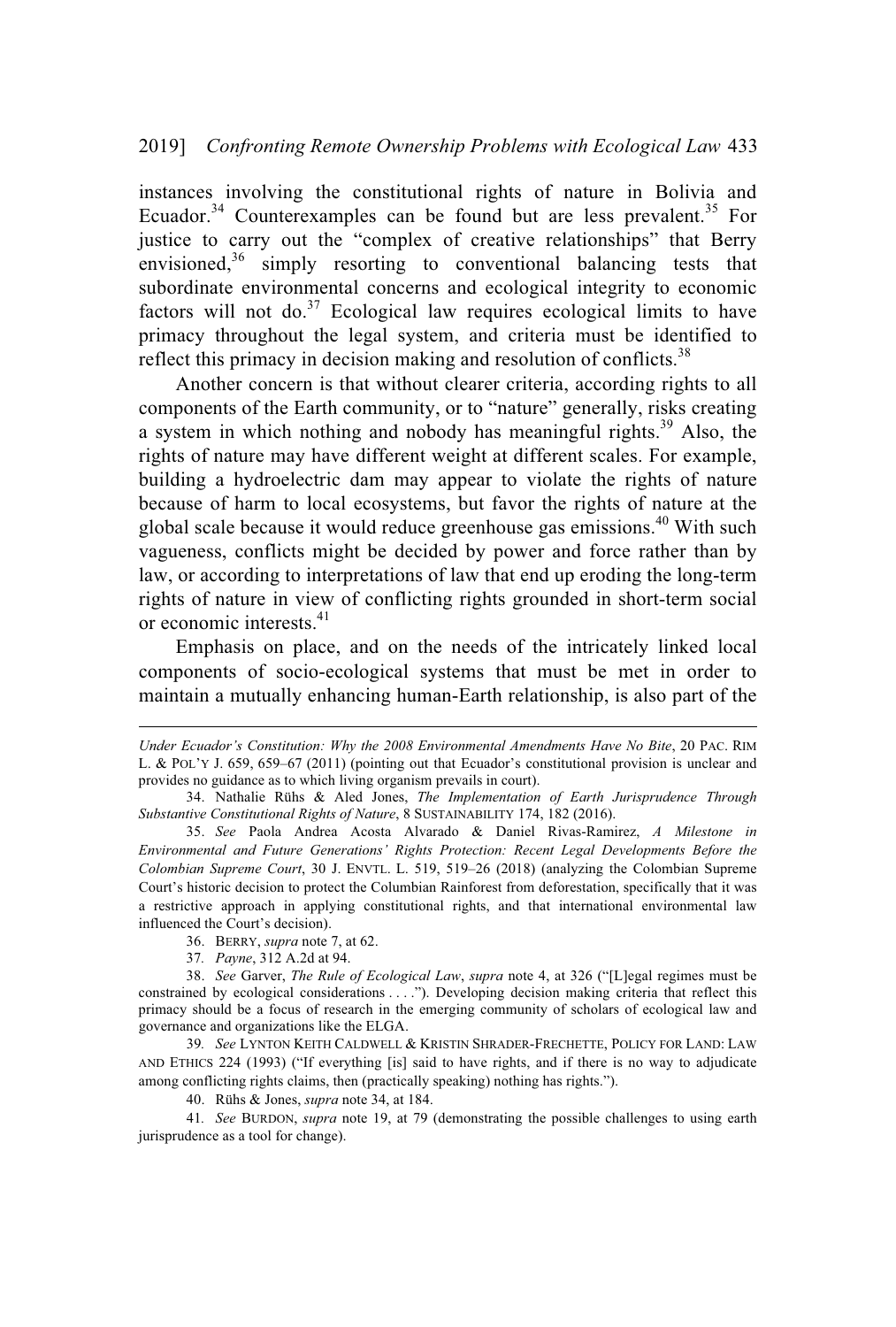bedrock of rights of nature and other concepts in ecological law.<sup>42</sup> As applied in practice, rights of nature will only make sense if they are defined, recognized, and enforced with reference to the specific ecosystems and historical trajectories in which they are embedded. $43$  Theory and experience related to ecological restoration, eco-cultural restoration, and sustainable management of common pool resources (CPRs) will be particularly relevant as this emphasis on place is incorporated into the meaning and application of ecological law.<sup>44</sup>

Ecological and eco-cultural restoration involve a "process of assisting the recovery of an ecosystem that has been degraded, damaged, or destroyed,"<sup>45</sup> taking into account criteria such as ecological integrity, historical fidelity, and community engagement.<sup>46</sup> Of the two, eco-cultural restoration places more emphasis on recovery of mutually supportive cultural practices and ecosystem structure and functioning.<sup>47</sup> Perhaps the most appealing expression that captures the mutually enhancing interplay between human societies and the ecosystems that support them is the notion of reciprocal restoration.<sup>48</sup> Reciprocal restoration is "the mutually reinforcing restoration of land and culture such that repair of ecosystem services contributes to cultural revitalization, and renewal of culture promotes restoration of ecological integrity."<sup>49</sup> In other words, any notion of ecosystem services to humans must be counterbalanced with a notion of human services to ecosystems.<sup>50</sup>

For ecological, eco-cultural, or reciprocal restoration, human inclusion and intention are key.<sup>51</sup> These human dimensions encapsulate not only the reality of historical human impacts on ecosystems from the local to the

47*. See id.* at 236–37 (explaining that ecocultural restoration combines both community activism and the restoration of ecological integrity).

<sup>42.</sup> Garver, *A Systems-Based Tool for Transitioning to Law*, *supra* note 4.

<sup>43.</sup> Garver, *The Rule of Ecological Law*, *supra* note 4, at 326.

<sup>44.</sup> ERIC HIGGS, NATURE BY DESIGN: PEOPLE, NATURAL PROCESS, AND ECOLOGICAL RESTORATION 1, 4 (2003).

<sup>45.</sup> SOC'Y FOR ECOLOGICAL RESTORATION, THE SER INTERNATIONAL PRIMER ON ECOLOGICAL RESTORATION 3 (Oct. 2004), https://www.ctahr.hawaii.edu/littonC/PDFs/ 682\_SERPrimer.pdf.

<sup>46.</sup> HIGGS, *supra* note 44, at 4.

<sup>48.</sup> *See* Cathy Geist & Susan M. Galatowitsch, *Reciprocal Model for Meeting Ecological and Human Needs in Restoration Projects*, 13 CONSERVATION BIOLOGY 970, 974–75 (1999) (diagraming the reciprocal restoration model).

<sup>49.</sup> SOC'Y FOR ECOLOGICAL RESTORATION, HUMAN DIMENSION OF ECOLOGICAL RESTORATION: INTEGRATING SCIENCE, NATURE, AND CULTURE 255 (Dave Egan et al. eds., 2011) [hereinafter HUMAN DIMENSION].

<sup>50.</sup> Garver, *A Systems-Based Tool for Transitioning to Law*, *supra* note 4, at 165–74.

<sup>51.</sup> HUMAN DIMENSION, *supra* note 49, at 73.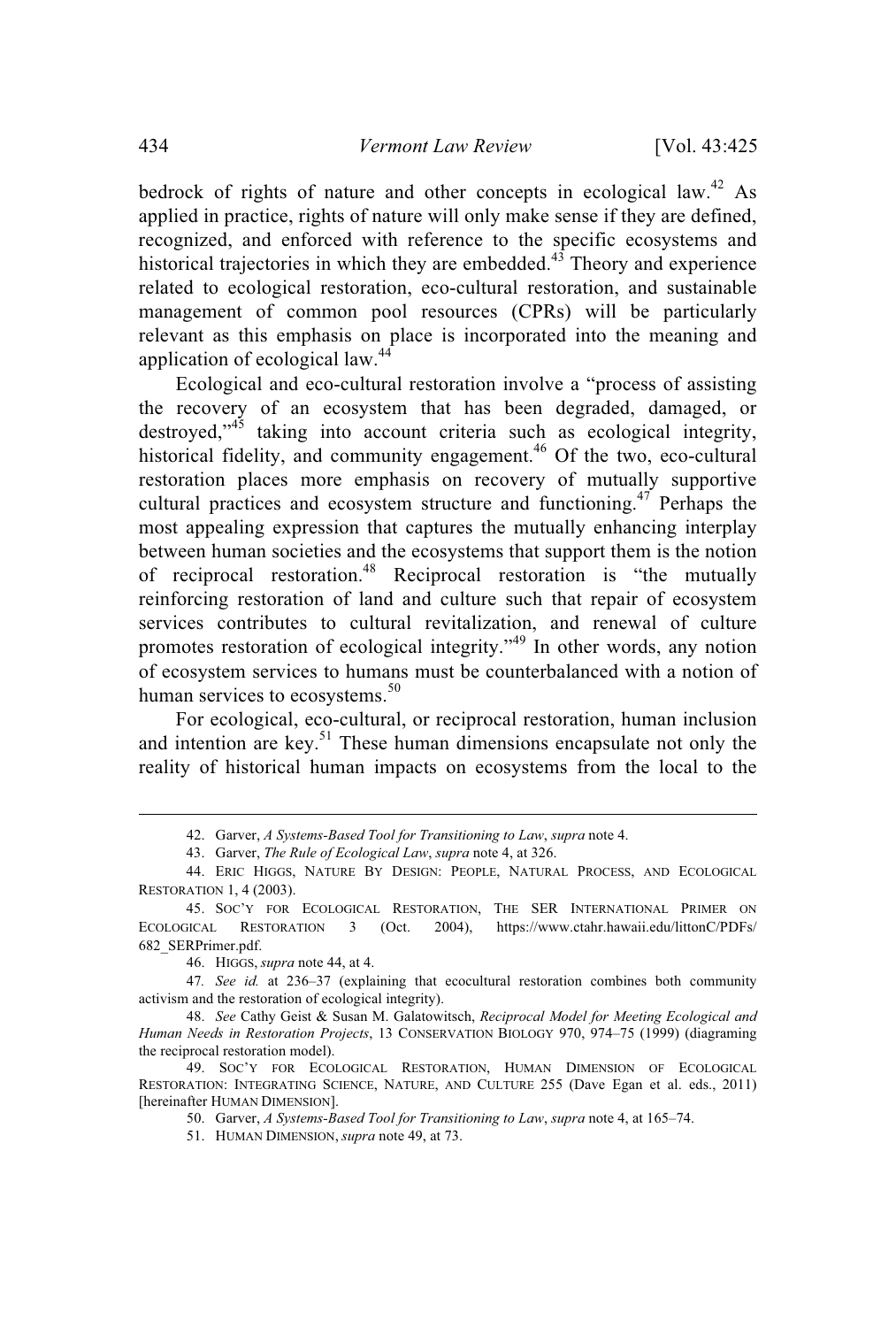global level, but also the deliberate choice involved in pursuing "a vision of a better relationship between humans and the rest of the world."<sup>52</sup> Flexibility in the range of possible choices that will foster or maintain a mutually enhancing human-Earth relationship can be incorporated into the selection of reference ecosystems that are used to establish objectives for restoration. <sup>53</sup> The most appropriate are "*locally-tailored* historical references, using all the available and appropriate conceptual tools, so as to integrate both latent and on-going ecological and socio cultural processes and values."<sup>54</sup> The element of intentional choice renders ecological and ecocultural restoration "inherently (1) value laden, (2) context driven, (3) prone to be immersed in disagreement and compromise, and (4) experiential."<sup>55</sup>

The essential role of choice and intention provides a foundation for incorporating principles from restoration theory and practice into the legal domain.<sup>56</sup> A key challenge will be to scale up these principles from the mostly local or landscape scales at which restoration takes place to broader regional, national, or transnational scales.<sup>57</sup>

The notion of a mutually enhancing human-Earth relationship also resonates with studies of social systems that have maintained sustainable, enduring use of at least some CPRs in supporting ecosystems.<sup>58</sup> Based on numerous case studies, Elinor Ostrom identified eight essential features of sustainable use of  $CPRs:59$  (1) clear boundaries in regards to the limits of the CPRs and who can access them; (2) locally-tailored rules regarding use and management of the CPRs; (3) participatory rulemaking processes that include those affected by the rules; (4) monitoring systems that are accountable to the community of CPR users; (5) graduated and effective sanctions appropriate for local conditions; (6) lost-cost mechanisms to resolve conflicts; (7) non-interference with government authorities external to the CPR; and (8) governance organized in "multiple layers of nested

<sup>52.</sup> *Id.* at 1.

<sup>53</sup>*. Id.* at 156.

<sup>54.</sup> Luis Balaguer et al., *The Historical Reference in Restoration Ecology: Re-Defining a Cornerstone Concept*, 176 BIOLOGICAL CONSERVATION 12, 13 (2014).

<sup>55.</sup> HUMAN DIMENSION, *supra* note 49, at 1–2.

<sup>56</sup>*. See id.* at 139–40 (explaining that ecological restoration, especially because it is valueladen, requires questioning political power relations).

<sup>57</sup>*. See id.* at 142 (describing that restoration takes place in communities, or fields of interaction between different investments, and specifically that "*communities of interest*" involve shared concerns, but may need to converge or dissipate as issues appear).

<sup>58.</sup> *See* ELINOR OSTROM, GOVERNING THE COMMONS 89 (James E. Alt & Douglas C. North eds., 1990) (noting that the resource systems in long-enduring CPRs "clearly meet the criterion of sustainability").

<sup>59.</sup> *Id.* at 90.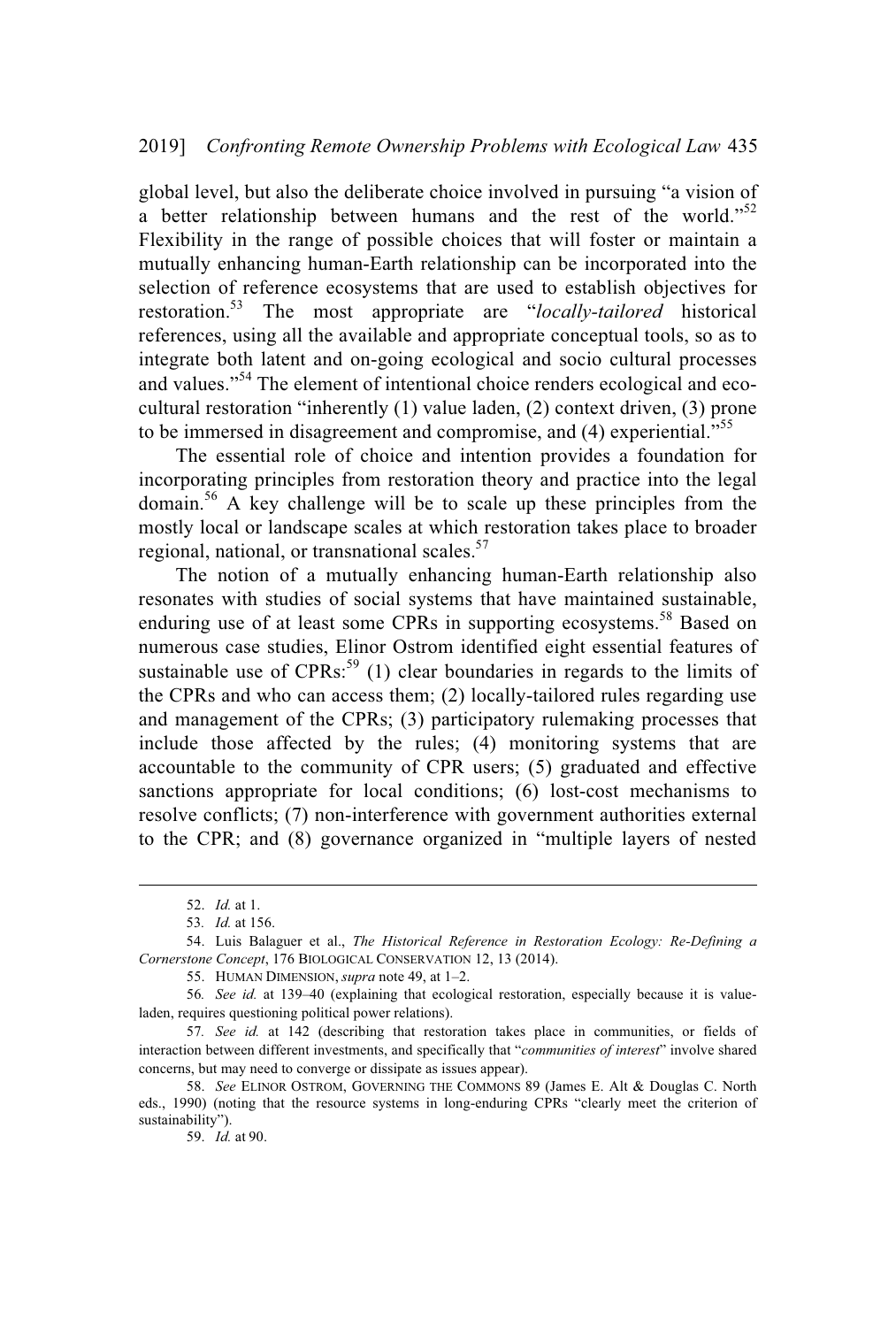enterprises."<sup>60</sup> A common theme in these features of sustainable governance of CPRs is the importance of a strong communal attachment to place and the local community, and to intergenerational continuity.<sup>61</sup> These placebased and intergenerational commitments imply a need to adapt legal and governance structures and rules for sustainable and shared human use of supportive ecosystems in response to information from monitoring of relevant social and ecological indicators at a local scale. $62$ 

Ostrom's conclusions about sustainable use of CPRs can be expanded to the broader notion of commons in general. $^{63}$  Although it is generally agreed that the commons "are neither private nor public,"<sup>64</sup> defining the commons in general terms is elusive because the concept of the commons incorporates the notion that they are defined by the communities in which they are recognized.<sup>65</sup> Yet the commons can be juxtaposed broadly to both private property, where rights to exclusion and control are paramount, and to government forces, which impose rules from afar. $^{66}$  In a commons, the community places limits on "[excessive property] accumulation and [excessive] concentration of power."<sup>67</sup> The role of the commons in resolving remote ownership problems under ecological law will be revisited in Part III.

## II. THE REMOTE OWNERSHIP PROBLEM

Remote ownership problems arise when people, corporations, or governments exercise property rights over places with which they have

<sup>60.</sup> *Id.* By nested enterprises, Ostrom means different levels of governance within a layered system of governance, at which rules are tailored to the conditions at each level. *Id.* at 101–02.

<sup>61.</sup> *Id.*

<sup>62.</sup> *See id.* at 92 (stressing the need for local rules that satisfy the unique issues presented in different communities or geographical regions); Dell'Angelo et al., *supra* note 6 (expressing the need for policies to "take into account the multiple and diverging values of different societies").

<sup>63</sup>*. See* OSTROM, *supra* note 58, at 90 (listing the eight design principles illustrated by longenduring CPR institutions); FRITJOF CAPRA & UGO MATTEI, THE ECOLOGY OF LAW: TOWARD A LEGAL SYSTEM IN TUNE WITH NATURE AND COMMUNITY 46 (2015) (explaining the Ancient Greek contribution to the notion of the commons in that they are "things belonging to nobody," but also belonging to everyone).

<sup>64.</sup> *See* CAPRA & MATTEI, *supra* note 63, at 46, 106 (explaining the Roman principle of *res communis omnium*, which stands for "things belonging to everyone").

<sup>65.</sup> *See id.* at 52 ("Life in such common-based organic communities was difficult for an outside authority to organize, discipline, or rationalize.").

<sup>66.</sup> *See id.* at 44 (contrasting the commons with private ownership, which "divid[es] the whole into individualistic components").

<sup>67.</sup> *See id.* at 52 (explaining the goals of the commons "were inclusion and community rather than exclusion and individualization; and traditional[ly] promoted the diffusion of responsibility . . . rather than the accumulation and concentration of power").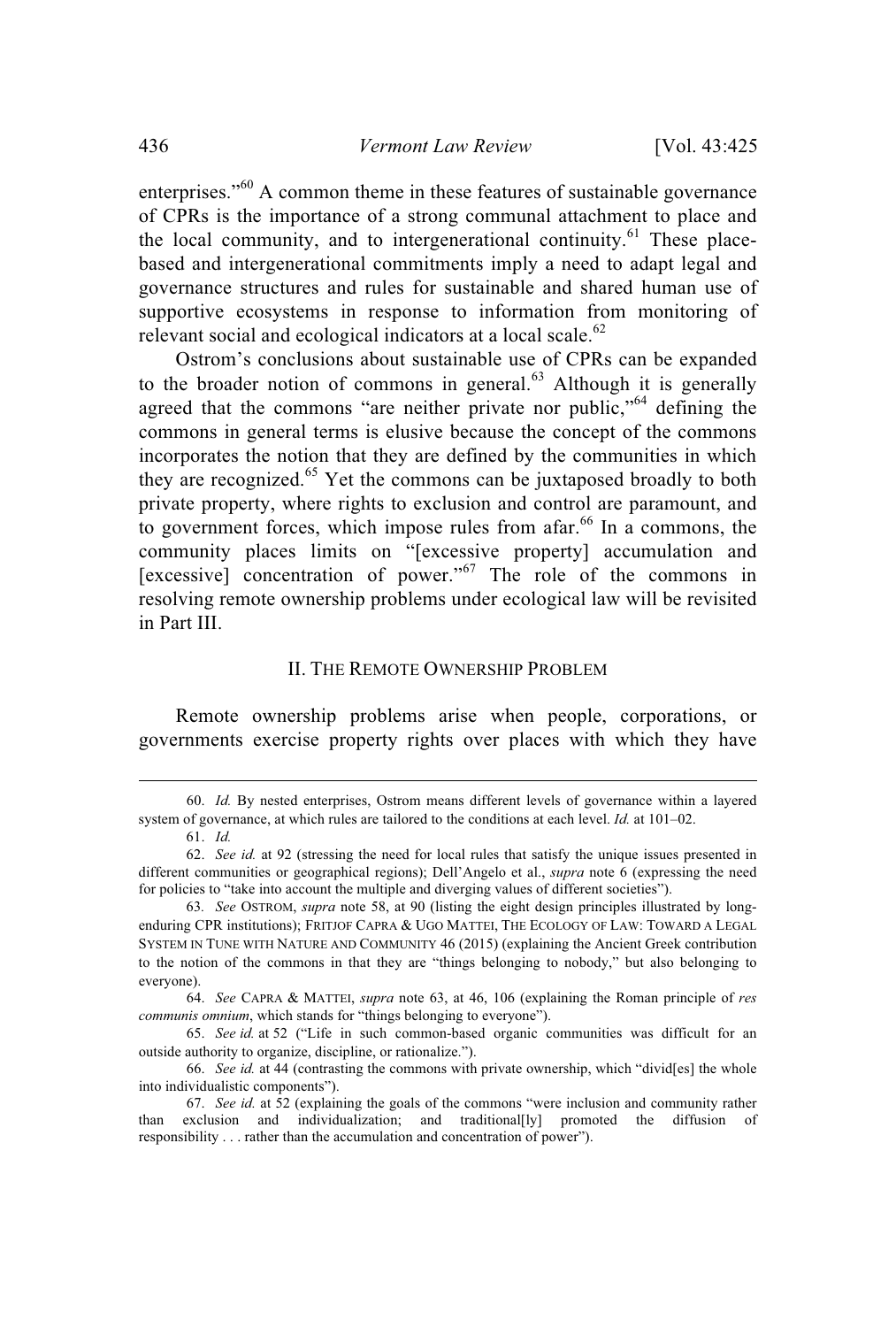little or no attachment and about which they have little or no ecological knowledge.<sup>68</sup> Although remote ownership, or absentee landlordism, can arise in a wide variety of situations and take myriad forms, the focus here is on remote ownership in the context of land and resource grabbing for agricultural purposes.<sup>69</sup> Land and resource grabbing occurs when remote owners or investors drive conversion of land and resources from generally small-scale, traditional, locally controlled uses or relatively undeveloped wilderness to massive holdings devoted to industrial agriculture or resource extraction serving global markets of finance, goods, and services.<sup>70</sup> A focus on land and resource grabbing for agriculture shines a spotlight on most, if not all, of the main problems associated with remote ownership.<sup>71</sup>

#### *A. Ecological Disruption from Agriculture*

Since the Neolithic transition, agriculture has been the root of many forms of ecologically disruptive human behavior that strains scarce resources (renewable and non-renewable) or overwhelms the capacity of ecosystems to handle the outputs of human transformations of material and energy.<sup>72</sup> Agriculture is a form of simplification and intensification of land use<sup>73</sup> that, even in its most primitive forms, alters the ecosystems it

<sup>68</sup>*. See* PEARCE, *supra* note 6, at vii–x (explaining the purpose for the author's global travel and that different people and corporations are acquiring large-scale land rights, while simultaneously staying disconnected to the grabbed land and contributing to world starvation, water scarcity, and over exploitation of resources in the grabbed lands areas).

<sup>69</sup>*. See id.* at 3–16, 29–42 (describing different examples of land grabs for agricultural reasons such as a Saudi billionaire grabbing land in Ethiopia for agricultural reasons, the Tabuk Agriculture Development Company over-irrigating in Saudi Arabia, and Philippe Heilberg's ties to a mega land deal with notorious warlords, General Paulino Matip and his son).

<sup>70</sup>*. See Agriculture at a Crossroads: Findings and Recommendations for Future Farming: Land Grabbing*, GLOB. AGRIC., https://www.globalagriculture.org/report-topics/land-grabbing.html (last visited Apr. 14, 2019) (explaining that international investors engage in large-scale land acquisitions for agriculture production).

<sup>71</sup>*. See* Mercedes Stickler & Alisa Zomer, *Agricultral Land Grabs Threaten Local Property Rights and Sustainable Development*, WORLD RES. INST., https://www.wri.org/blog/2011/04/ agricultural-land-grabs-threaten-local-property-rights-and-sustainable-development (last visited Apr. 14, 2019) (explaining that land grabs have intense negative effects on the environment and rural living, specifically that it affects customary and traditional lands rights and impacts local ecosystems that natives rely on for their livelihood).

<sup>72</sup>*. See* VACLAV SMIL, ENERGY IN NATURE AND SOCIETY: GENERAL ENERGETICS OF COMPLEX 148, 308 (2008) (noting that preindustrial agriculture caused great environmental consequences).

<sup>73.</sup> *See* JAMES C. SCOTT, SEEING LIKE A STATE: HOW CERTAIN SCHEMES TO IMPROVE THE HUMAN CONDITION HAVE FAILED 165, 262, 264 (1998) (discussing detailed studies showing that industrialization resulted in less economic returns than intensification of agriculture did, which focusses on manuring and attentive breeding, and further, that "high-modernist agriculture" succeeds in farm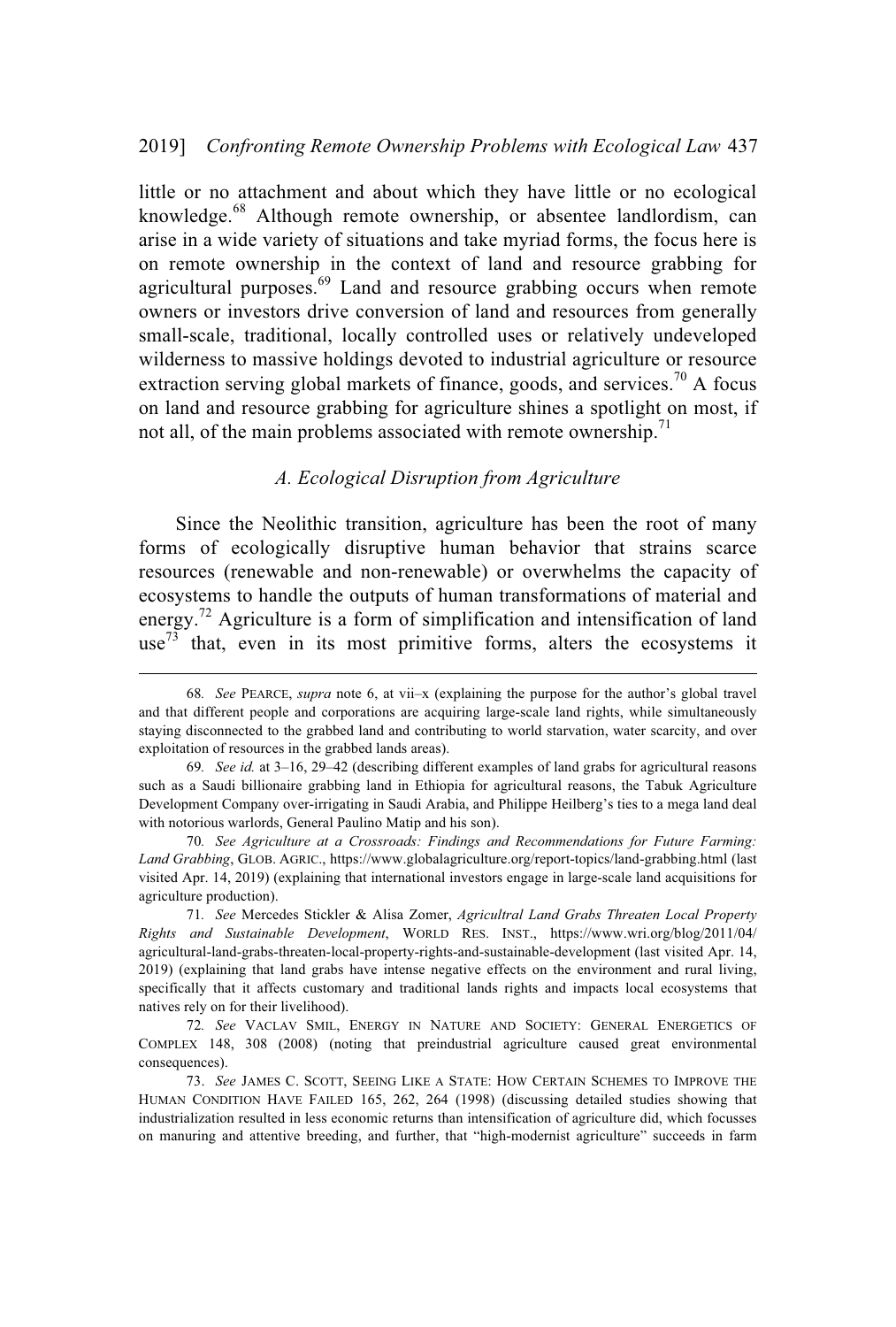occupies.<sup>74</sup> For example, farming tends inherently to reduce biodiversity because, typically, its aim is to focus on a smaller range of species than would otherwise be present and harvest reduces the overall amount of energy available for life support.<sup>75</sup> Furthermore, strategies for meeting the basic challenge of finding, creating, or maintaining suitable soil and moisture conditions for agriculture include: swidden agriculture, fallow periods, crop rotation, multi-cropping, no-till cultivation, irrigation, and nutrient addition.<sup>76</sup> All have ecological implications, which may include: loss or degradation of habitat for terrestrial and freshwater species; reduced capacity for carbon storage; erosion and salinization of soil; desertification; and water and air pollution from nutrient and pesticide run-off and drift, along with climate and other ecological impacts associated with the energy source used.<sup>77</sup>

The environmental history of agriculture during the early modern period (roughly 1400–1800 C.E.) in different parts of the world is replete with accounts of its significant ecological impacts.<sup>78</sup> Reliance on energy from biomass, wind, and water placed a strong demand on agriculture, not only for food and fiber for human survival, but also the energy needed to extract work from humans and animals that powered much of the ever-

77. *See* Thorkild Jacobsen & Robert M. Adams, *Salt and Silt in Ancient Mesopotamian Agriculture: Progressive Changes in Soil Salinity and Sedimentation Contributed to the Breakup of Past Civilizations*, SCIENCE, Nov. 21, 1958, at 1251 (explaining that Iraq's semi-arid climate and low permeability of the soils subjected land to salt accumulation that was likely due to irrigation); J.R. MCNEILL, AN ENVIRONMENTAL HISTORY OF THE TWENTIETH-CENTURY WORLD 35 (2000) (asserting that agriculture has caused soil erosion since its inception, and that soil erosion first occurred with new agriculture practices in the Middle East, China, and India and continued as the population grew); Pichu Rengasamy, *World Salinization with Emphasis on Australia*, 57 J. EXPERIMENTAL BOTANY 1017, 1019 (2006) (discussing how irrigation causes the salinization of soil); SMIL, *supra* note 72, at 308 (considering the implications of different agricultural stratagies).

78. *See* Kenneth Pomeranz, *Political Economy and Ecology on the Eve of Industrialization: Europe, China, and the Global Conjuncture*, AM. HIST. REV. 425, 440, 445 (2002) (stating that from around 1400 to 1800 C.E., Europeans almost experienced similar environmental ruin to that which China experienced in the Yangtze Delta).

simplification, which is the "process of simplifying the floral profusion of nature" to coax specific species of flora instead of others).

<sup>74.</sup> SMIL, *supra* note 72, at 308.

<sup>75.</sup> Helmut Haberl et al., *A Socio-Metabolic Transition Towards Sustainability? Challenges for Another Great Transformation*, 19 SUSTAINABLE DEV. 4, 5–7 (2009) (detailing the growing use of natural resources, such as land and water, and its effect on biodiversity loss and energy reductions).

<sup>76</sup>*. See* JOHN F. RICHARDS, THE UNENDING FRONTIER: AN ENVIRONMENTAL HISTORY OF THE EARLY MODERN WORLD 152 (2003) (demonstrating that Japan intensified cultivation through the use of crop rotation, multi-cropping, and fallow periods); *see also* SMIL, *supra* note 72, at 162, 164, 292 (detailing different agriculture strategies).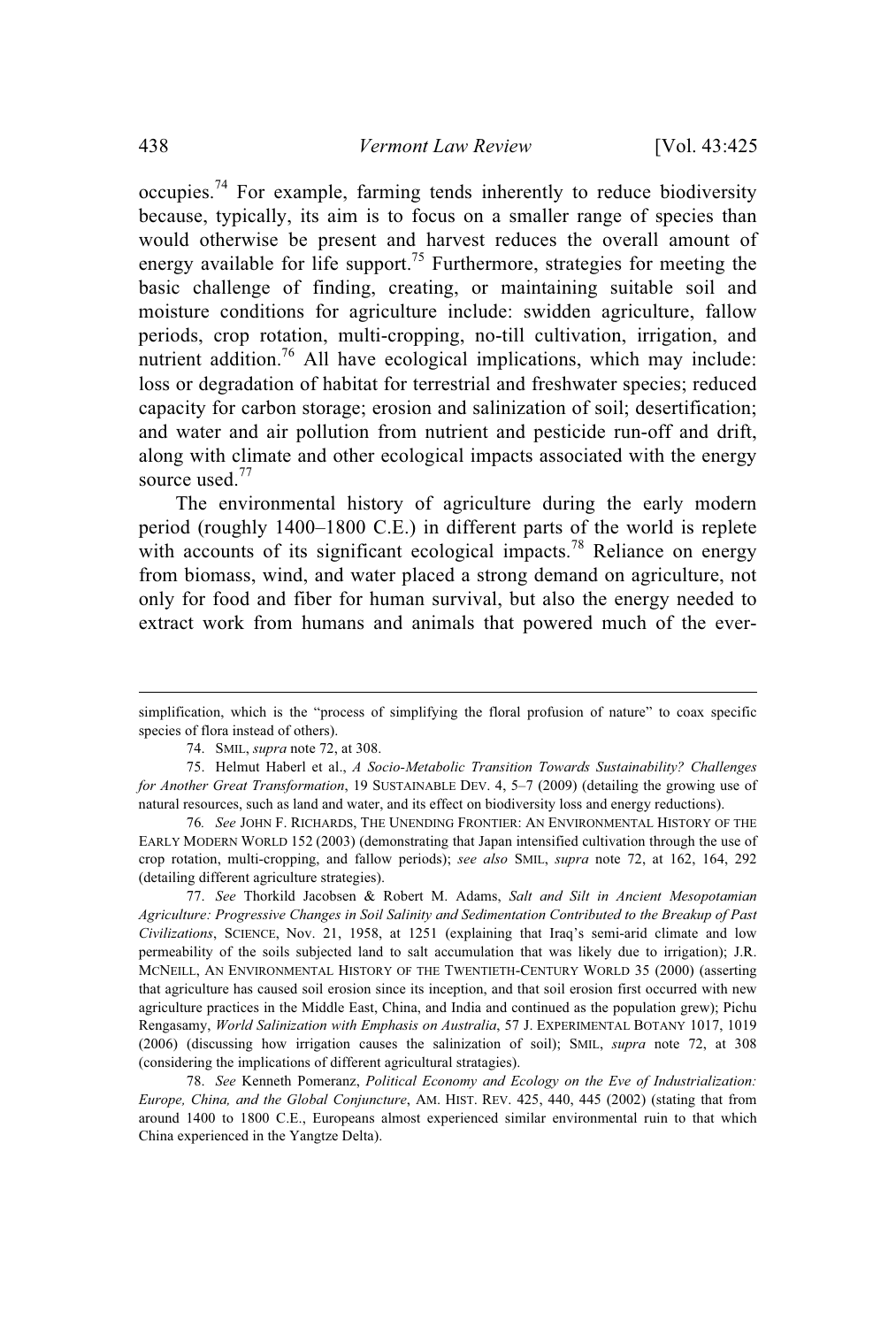expanding economy.<sup>79</sup> The basic strategies were to intensify agricultural production locally with increased inputs of labor or other types of energy, irrigation, or modified production methods; or to augment production extensively by moving to or relying on (through trade or conquest) external areas, either nearby (e.g., drained wetlands) or remote (e.g., the Baltics, Eastern Europe, Scandinavia, the Americas, Northern China, Taiwan, and South Africa). $80$ 

Modern agriculture contributes significantly to climate change, disruption of global nutrient cycles, biodiversity loss, land use change, and other pressures on planetary boundaries.<sup>81</sup> Since 1800, cropland has tripled; it now takes up about 12% of the Earth's ice-free land surface, and pastures another  $22\%$ —a vast transformation since the Neolithic transition.<sup>82</sup> Irrigated land increased from 75 million hectares at the end of World War II to over 275 million hectares in 2000, mostly in Asia.<sup>83</sup> Agriculture globally places significant pressure on accessible freshwater supplies. $84$  Crop farming uses about 5% of total primary energy supply globally, requiring fossil-fuel inputs at every stage.<sup>85</sup> Methane from rice paddies and livestock, nitrous oxide emissions from nitrogen fertilization and nitrification

80. Richard C. Hoffmann, *Frontier Foods for Late Medieval Consumers: Culture, Economy, Ecology*,7ENV'T & HIST. 131, 136–37 (2001); *see* Pomeranz, *supra* note 78, at 441–43 (providing examples of how Europe greatly benefited from imports from America); ERIC LIONEL JONES, THE EUROPEAN MIRACLE: ENVIRONMENTS, ECONOMIES, AND GEOPOLITICS IN THE HISTORY OF EUROPE AND ASIA 81–82 (2003) (discussing how widespread extraction economies created an advantageous position for European colonial powers); RICHARDS, *supra* note 76, at 106 (2003) (stating that China expanded into Taiwan to cultivate its "unused" land); SMIL, *supra* note 72, at 164, 166 (showing that many countries adopted crop rotation to increase agricultural productivity).

81. SMIL, *supra* note 72, at 308.

82. *See* MCNEILL, *supra* note 77, at 212–14 (describing how the world's cropland has grown, paralleling that of population growth, and that this growth continued throughout the centuries due to colonization, the international grain market, and chemical fertilizers); Navin Ramankutty et al., *Farming the Planet: 1. Geographic Distribution of Global Agricultural Lands in the Year 2000*, 22 GLOBAL BIOGEOCHEMICAL CYCLES 1, 14 (2008); Rockström et al., *supra* note 25, at 473 (showing that "change in land use" is one of the Earth-system processes that has converted 11.7% of total land cover to cropland use).

83. SMIL, *supra* note 72, at 294.

84. *See* Ramankutty et al., *supra* note 82, at 1 (expressing that "[h]uman land use activities are a force of global significance," and affect freshwater resources); Rockström et al., *supra* note 25, at 473 (stating that humanity is likely to soon approach the boundaries of freshwater use).

85. *See* SMIL, *supra* note 72, at 291–92, 303 (showing that the total energy cost of farming is less than 5% and that farmers around the world have mechanized their farming practices).

<sup>79.</sup> *See* ROLF PETER SIEFERLE, THE SUBTERRANEAN FOREST: ENERGY SYSTEMS IN THE INDUSTRIAL REVOLUTION 23–26 (2001) (arguing that advances in agrarian technology result in human intensive energy centers); SMIL, *supra* note 72, at 155, 164 (noting that humans and animals expended enormous energy for irrigation); CLIVE PONTING,ANEW GREEN HISTORY OF THE WORLD: THE ENVIRONMENT AND THE COLLAPSE OF GREAT CIVILIZATIONS 40 (2007) (providing reasoning for the evolution and proliferation of agriculture).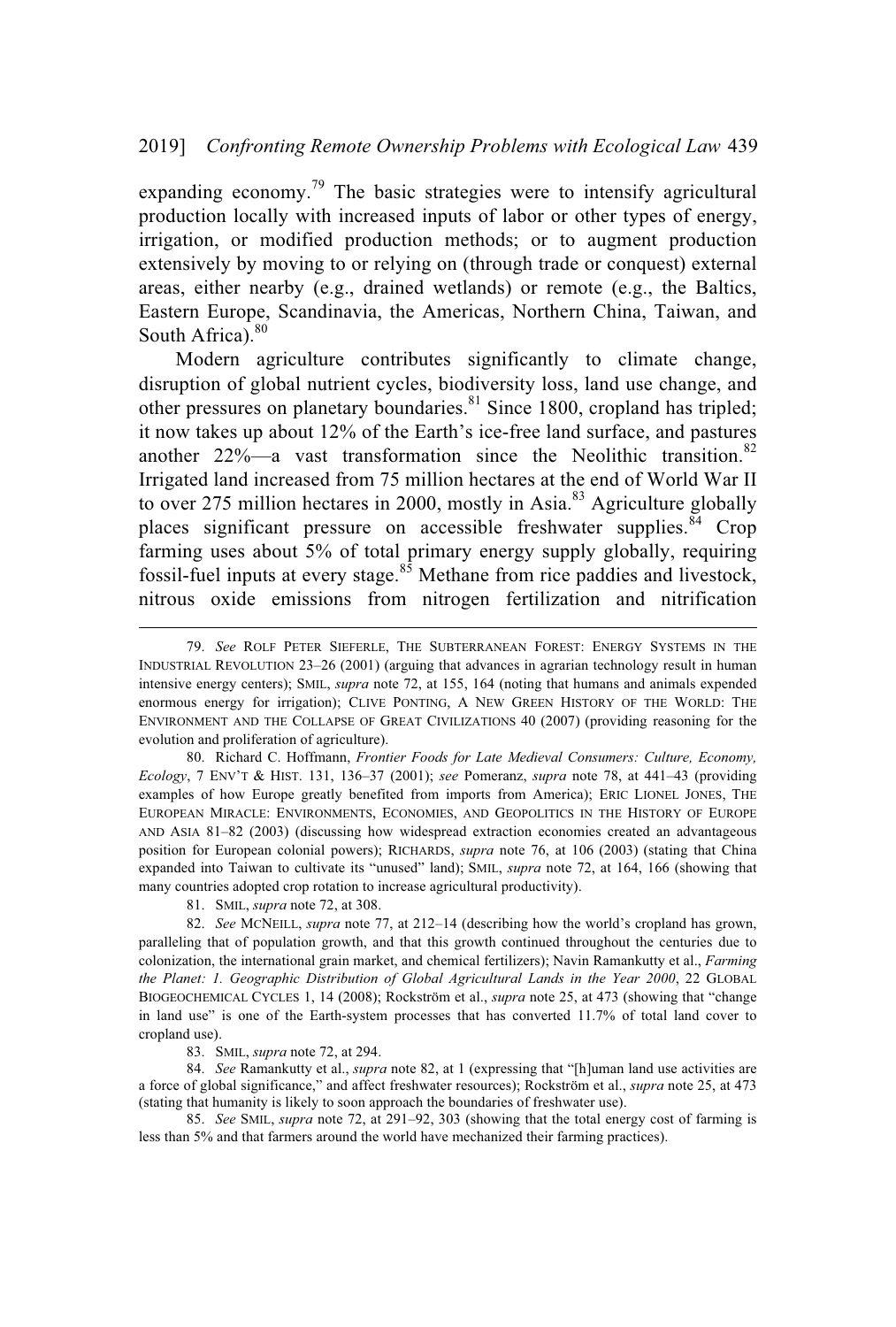processes, and basic loss of carbon storage capacity also contribute to climate change.<sup>86</sup> Anthropogenic conversions of atmospheric nitrogen to reactive forms that enter ecosystems were virtually non-existent before the industrial era, but are now equal to natural conversions, doubling the global load.<sup>87</sup> Phosphorus, which (unlike nitrogen) derives from exhaustible fossil minerals, is also heavily used as an agricultural fertilizer. <sup>88</sup> Anthropogenic phosphorus and nitrogen loads contribute to eutrophication of freshwater ecosystems and oxygen-depleted dead zones where surface run-off enters ocean waters. 89

## *B. Metabolic Rift and the Rise of Global Trade*

Around 4,000 years ago, domestication of animals capable of transporting heavy loads over long distances (especially camels) led to the development of extensive networks in Asia for trading salt, spices, silk, gems, and other valued goods.<sup>90</sup> Regional trade networks gradually expanded in similar patterns in other parts of the world.<sup>91</sup> In Europe, for example, regional trade of grains, fur, stockfish, and other goods in the 12th and 13th centuries solidified into the Hanseatic League.<sup>92</sup> The Hanseatic League was a sophisticated network for facilitating trade and protecting the

<sup>86.</sup> *See* Ramankutty et al., *supra* note 82, at 1 (finding agriculture at least partially responsible for the emissions of greenhouse gases and changing regional climates); Rockström et al., *supra* note 25, at 474 (explaining that modern agriculture, specifically manufacturing fertilizer, results in additional nitrous oxide in the atmosphere, which causes environmental changes).

<sup>87.</sup> *See* Rockström et al., *supra* note 25, at 473 (comparing the pre-industrial levels of nitrogen "removed from the atmosphere for human use" at zero tonnes per year, with the current status at 121 million tonnes per year and the proposed boundary of 35 million tonnes); Steffen et al., *supra* note 25 (arguing that it is important to place boundaries on changes in biochemical flows, such as nitrogen, because these changes affect the Earth's capacity for resilience).

<sup>88</sup>*. See* SMIL, *supra* note 72, at 294 (providing that phosphorus is found in potash, which when diluted with  $H_2SO_4$  creates a superphosphate fertilizer).

<sup>89.</sup> *See* Rockström et al., *supra* note 25, at 474 (emphasizing that anthropogenic changes in the nitrogen and phosphorus flows have altered marine ecosystems, which justifies the need for planetary boundaries for nitrogen and phosphorous flows); Stephen Carpenter & Elena Bennett, *Reconsideration of the Planetary Boundary for Phosphorus*,6ENVT'L RES. LETTERS 1, 8 (2011) ("Human release of [phosphorus] to the environment is causing widespread eutrophication of surface freshwaters."); Steffen et al., *supra* note 25, at 742 (noting that there is increasing evidence that biochemical flows, such as nitrogen and phosphorous, may have impacts on sea biodiversity, and further that the analysis revealed a need for another boundary to avert eutrophication of freshwater).

<sup>90.</sup> Eric C. Ellis et al., *Used Plant: A Global History*, 110 PROC. NAT'L ACAD. SCI. U.S. 7978, 7981–82 (2013).

<sup>91.</sup> *See* Donald Worster, *The Vulnerable Earth: Toward a Planetary History*, 11 ENVTL. REV. 87, 94 (1987) ("[M]arkets and trade had existed in pre-modern times... .").

<sup>92</sup>*. See* Hoffmann, *supra* note 80, at 148 (narrating how the herring industry created a trade revolution establishing the Hanseatic League).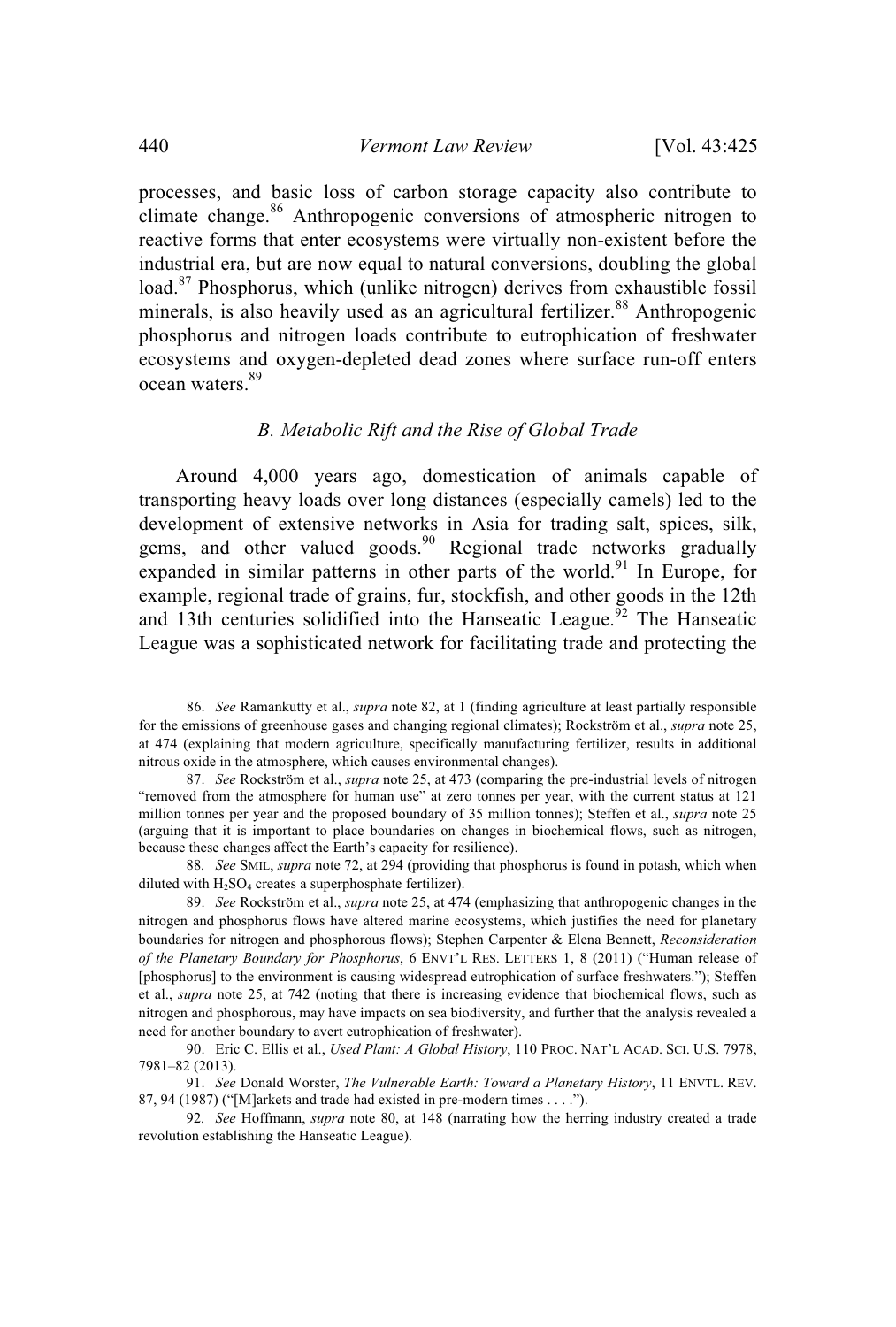interests of merchants in Northern Europe from the 13th to the 17th century. 93

Beginning in the late 15th century, the long-distance oceanic voyages of Europeans to East Asia, Africa, and the Americas initiated a period of significant expansion in trade. $94$  European countries brought new forms of intensive agricultural land use to the Americas and elsewhere. <sup>95</sup> For example, export-oriented Caribbean sugar plantations in the 17th and 18th centuries stood out as a new agricultural form, with massive local ecosystemic consequences, as well as the social consequences associated with the African slave trade.<sup>96</sup> Europeans brought Old World domesticated plants and animals to the Americas (e.g., wheat, sheep, horses, and cattle) and introduced New World domesticated plants (e.g., maize, tomatoes, and potatoes) to the Old World.<sup>97</sup> They also brought Old World diseases, most notably smallpox, which killed off 50% or more of indigenous populations, thereby temporarily reducing the ecosystemic impacts of indigenous agriculture.<sup>98</sup>

Another feature of this era is the privateers acting on behalf of European monarchs through official charters that evolved into the first corporations—essentially, legally recognized artificial entities that allowed investors to reap vast material returns from conquest of new territory and resources in Asia, Africa, and the Americas.<sup>99</sup> The imprimatur of divinelyrooted royal right infused the violent European invasions and conquests of the early modern era with moral and legal authority. This authority implicitly persists in the modern societies that emerged from conquered lands in the Americas and elsewhere—in the sense that the legitimacy of

<sup>93.</sup> GEORGE CAWSTON, THE EARLY CHARTERED COMPANIES 4 (W.S. Hein 2008) (1896).

<sup>94.</sup> *See* Hoffmann, *supra* note 80, at 135–39 (discussing trade expansion such as the grain trade expansion of the 1460s and line cattle trades).

<sup>95</sup>*. See id.* at 131 ("A continual western history of feeding beyond the bounds of natural local ecosystems goes back to Europe's high and later Middle Ages.").

<sup>96.</sup> *See* Richards, *supra* note 76, at 460 (stating that sugar planting caused ecological and social stresses in the Caribbean).

<sup>97.</sup> *Id.* at 311–12; *see* ALFRED W. CROSBY, THE COLUMBIAN VOYAGES, THE COLUMBIAN EXCHANGE, AND THEIR HISTORIANS 8 (Michael Adas ed., 1987) (discussing the exchange of agricultural and livestock species between the Old and New World).

<sup>98.</sup> *See* CROSBY, *supra* note 97 ("The decisive advantage of the human invaders of America was not their plants or animals—and certainly not their muskets and rifles, which Amerindians eventually obtained in quantity—but their diseases."); Richards, *supra* note 76, at 314 (reviewing how the sudden onset of new diseases, like smallpox, devastated indigenous peoples); PONTING, *supra* note 79, at 215 (describing the variety of diseases brought from the Old World to the New World).

<sup>99.</sup> DAVID C. KORTEN, THE GREAT TURNING: FROM EMPIRE TO EARTH COMMUNITY 129–30 (1st ed. 2006) ("Over time, the ruling monarchs turned from swashbuckling adventurers and chartered pirates to chartered corporations as their favored instruments of colonial expansion, administration, and pillage.").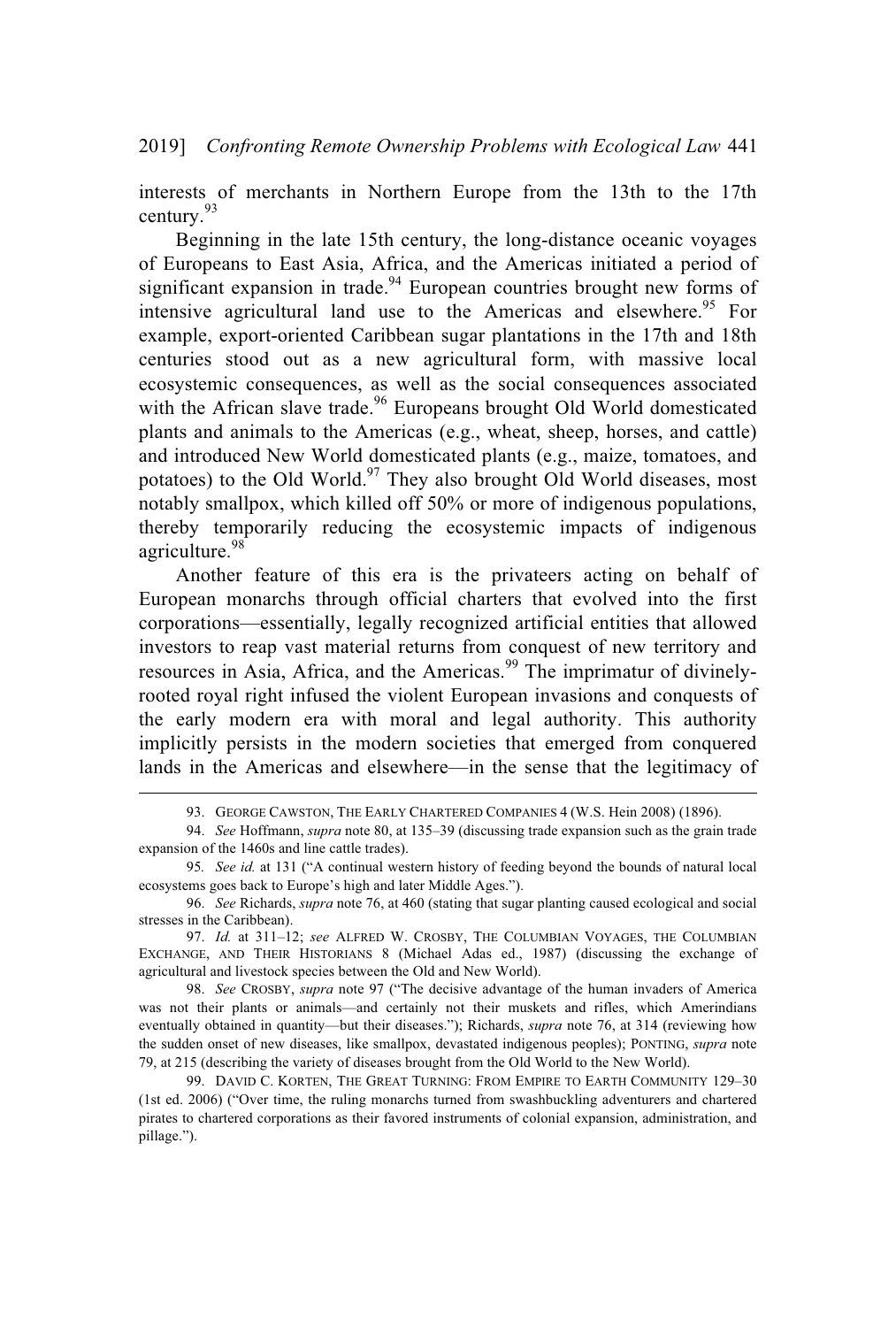those colonial conquests rarely has been comprehensively or effectively questioned or redressed on the basis of contemporary notions of the rule of law, human rights, and justice.<sup>100</sup> This is true not only in regard to those societies domestically, but also in regard to global patterns of material and energy flows through trade channels that have roots in the power imbalances and legal orders of the early modern era.<sup>101</sup> Notably, the privateers of the early modern era evolved into modern corporations. Corporations continue to play a role in land and resource grabbing that transfers wealth from relatively powerless indigenous peoples and smallholders to remote owners—often, investors in corporate schemes package land and resources into financial instruments that reap high returns on investment.<sup>102</sup>

Thus, the early modern period began a global trade and investment regime, in which increasingly wealthy population centers in Europe,<sup>103</sup> and eventually elsewhere, became increasingly dependent on provisioning from remote parts of the world—in other words, a period of rising metabolic rift (i.e., the removal of some portion of bioregional metabolism to remote areas) and reliance on "ghost acre[s]" (i.e., the amount of land spared from agricultural or other uses by using remote lands or new energy regimes).<sup>104</sup> Ever since, through expanding trade, people—especially in wealthy industrial societies—have become increasingly detached from the ecosystems that maintain them; based on consumption, individual

<sup>100.</sup> Michael M'Goningle, *Green Legal Theory: A New Approach to the Concept of Environmental Law*,4NEUE KONZEPTE 34, 36 (2008).

<sup>101.</sup> *See* JUAN MARTINEZ-ALIER, ECOLOGICAL ECONOMICS: ENERGY, ENVIRONMENT AND SOCIETY 102 (1987) (explaining that the study of the flow of material and energy shows that energy has not reached a "subsistence limit"); Arturo Escobar, *Latin America at a Crossroads: Alternative Modernizations, Post-Liberalism, or Post-Development?*, 24 CULTURAL STUD. 1, 1 (examining the socio-economic changes occurring in Latin America); PONTING, *supra* note 79, at 171–72 (showing how colonialism created a world economy).

<sup>102.</sup> *See* PEARCE, *supra* note 6, at 41–42 (speaking of Philippe Heilberg's ties with South Sudan's Unity Province, through a mega land deal with notorious warlords, General Paulino Matip and his son).

<sup>103.</sup> *See* Joshua K. Leon, *The Role of Global Cities in Land Grabs*, 36 THIRD WORLD Q. 257, 258 (2015) (stressing that the concentration of power in cities continues, with more than half of the world's population now in urban areas, and cities are increasingly the power centers underlying land grabs).

<sup>104.</sup> *See* Hoffmann, *supra* note 80, at 139, 149 (showcasing that Europe became dependent on long distance trading of cattle and fish from remote locations); Pomeranz, *supra* note 78, at 438 (providing examples of different countries relying on imports from remote locations); JONES, *supra* note 80, at 83 (defining the concept of "ghost acreage"); Brett Clark & John B. Foster, *Ecological Imperialism and the Global Metabolic Rift: Unequal Exchange and the Guano/Nitrates Trade*, 50 INT'L J. COMP. SOC. 311, 311, 313, 316 (2009) [hereinafter Clark & Foster] (asserting that ecological imperialism creates a metabolic rift, specifically highlighting the international guano trade in the 19th century that created a metabolic rift from international soil transfers).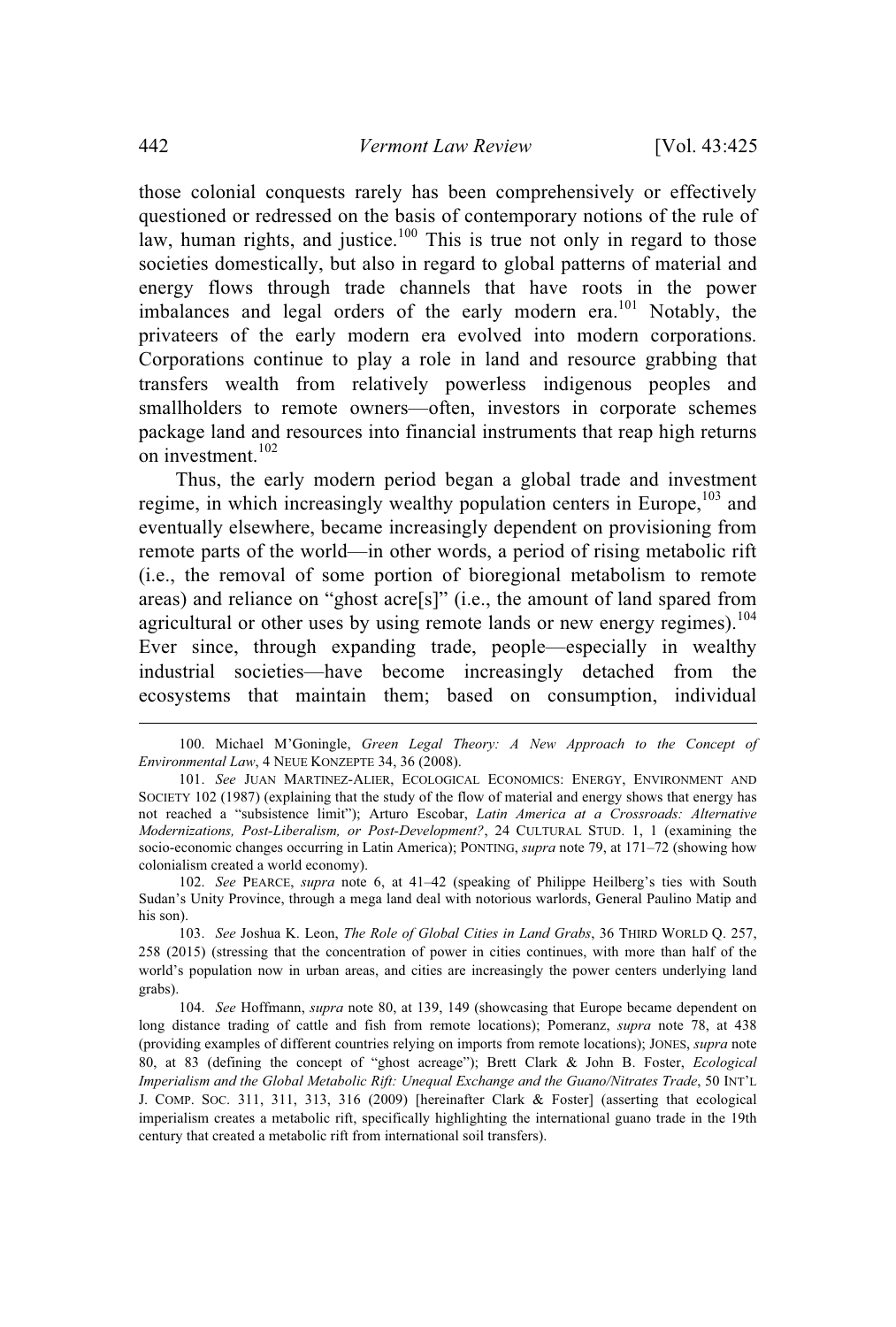ecological footprints globally are less and less local.<sup>105</sup> Ongoing patterns of land and resource grabbing exacerbate these trends in the current era.<sup>106</sup>

# *C. Modern Global Trade and Investment*

By the end of the early modern era and at the onset of the Industrial Revolution, a world market was well established, creating an unprecedented level of global interconnectedness of agricultural production and its cascade of impacts.<sup>107</sup> Yet agriculture and trade prior to about 1800 were still contained within the energetic limits on transport and production methods achievable in an agrarian energy system.<sup>108</sup> Powered by fossil fuels, population expansion, technological innovations, and rising consumption, global markets have expanded exponentially since the dawn of the Industrial Revolution.<sup>109</sup> As noted above, the ecological impacts of modern agriculture, transformed over the past two centuries by fossil fuels and scientific, industrial, and chemical revolutions, are of another order altogether.<sup>110</sup> Fossil-fuelled modern agriculture depends on mechanization, automation, massive use of inorganic fertilizers and pesticides, irrigation that relies on major alterations of aquatic and hydrologic systems with dams and other water management infrastructure, an industrial approach that favors disease-vulnerable monocultures of a dwindling number of species of plants and animals, genetic engineering, and increasing consumption of

<sup>105.</sup> *See* BJÖRN NYKVIST ET AL., NATIONAL ENVIRONMENTAL PERFORMANCE ON PLANETARY BOUNDARIES: A STUDY FOR THE SWEDISH ENVIRONMENTAL PROTECTION AGENCY 22 (2013) (discussing that humans now live in what is known as the Anthropocene—"an era when humans have become the dominant geological force"—and that international trade causes environmental impacts elsewhere, as opposed to locally).

<sup>106.</sup> *See, e.g.*, PEARCE, *supra* note 6, at 93–95 (outlining Susan Payne's London connection with Africa, specifically that she owns the largest land hold in southern Africa, while she engages in buying and selling African farmland with unlimited rights to irrigation).

<sup>107.</sup> Rachel Beddoe et al., *Overcoming Systemic Roadblocks to Sustainability: The Evolutionary Redesign of Worldviews, Institutions, and Technologies*, 106 PROC. NAT'L ACAD. SCI. U.S. 2483, 2485 (2009) (explaining that the Industrial Revolution brought fuels to the nation, which led to economic growth from factors such as pesticides, fertilizers, and mechanized agriculture).

<sup>108.</sup> *See* SIEFERLE, *supra* note 79, at 34 (discussing the natural limitations of traditional agrarian expansion due to a limited amount of solar energy); SMIL, *supra* note 72, at 166 (describing how the agrarian food production system led to cyclical famine).

<sup>109.</sup> *See* KARL POLANYI, THE GREAT TRANSFORMATION: THE POLITICAL AND ECONOMIC ORIGINS OF OUR TIME 42–43 (2d ed. 2001) (noting that the Industrial Revolution brought a new belief that an unlimited amount of material commodities could resolve societal issues, and further, that growth in population and industry influenced change in the market economy).

<sup>110</sup>*. See* Lester R. Brown, *The Social Impact of the Green Revolution*, 39 INT'L CONCILIATION 3, 6 (1971) ("The technological breakthrough achieved by agricultural scientists foreshadows widespread changes in the economic, social, and political orders ....").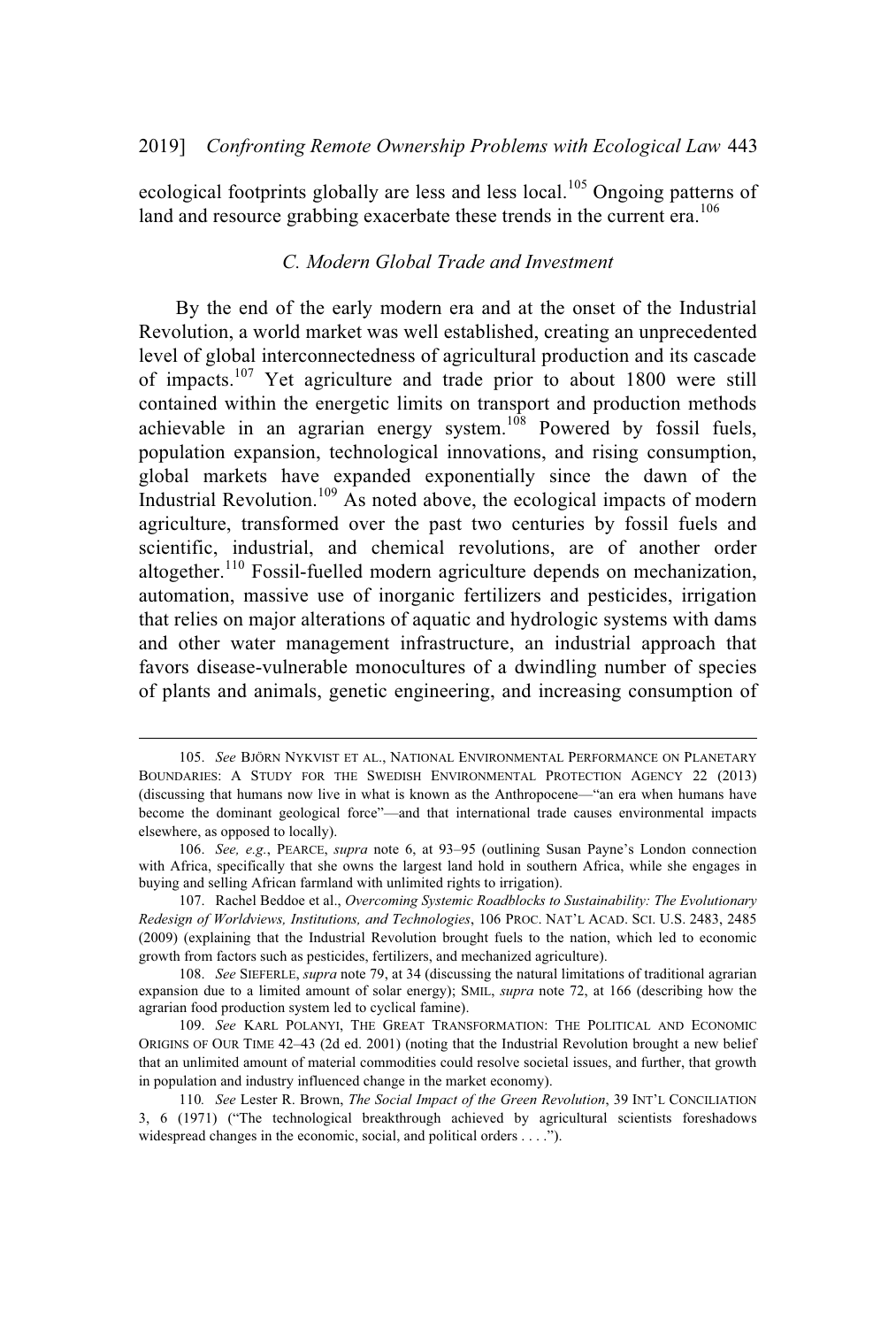meat.<sup>111</sup> Along with these impacts, the metabolic rift between where food and fiber are produced and consumed has widened significantly.<sup>112</sup>

The modern globalized economy is the progeny of this market.<sup>113</sup> Today's globalized market operates on the principles of capitalism, profitseeking, and commitment to perpetual economic growth.<sup>114</sup> Capital now moves with few constraints around the globe, always seeking to expand and maximize short-term profit. Countries and multinational corporations engage in a frenzy of market competition that relies on the greatest exploitation of cheap labor and lowest-cost extraction of material and energy possible.<sup>115</sup> In the recent rash of land and resource grabs particularly in Africa, Latin America, and Asia—and bioprospecting in tropical forests, the owners and controllers of financial capital, along with political leaders they support or tolerate, retain authority and control over the flows of material and energy. $^{116}$ 

The contemporary rationale for international trade and investment is embedded in the dominant paradigm that gives priority to economic growth

112. *See* Clark & Foster, *supra* note 104, at 315 (arguing that capitalism, global trade, and intense agricultural practices create a metabolic rift in soil nutrients).

<sup>111</sup>*. See* MCNEILL, *supra* note 77, at 216 (stating that by the early 1990s, most industrialized nations revolutionized their agriculture practice with fossil fuels, chemicals, monocropping, and machines); Rockström et al., *supra* note 25 (suggesting that reliance on fossil fuels and industrialized agriculture have resulted in damaging levels of human activity that are detrimental to the systems that keep Earth in a stable state); Jonathan A. Foley et al., *Solutions foraCultivated Planet*, 478 NATURE 337, 338–39 (2011) (discussing the environmental impacts of agricultural expansion and intensification, threatening land and water quality, biodiversity, and the climate).

<sup>113</sup>*. See id.* at 313 ("[T]he rise of the capitalist world economy itself was synonymous with the emergence of a hierarchical division of nations through the appropriation of distant lands, labor, and resources.").

<sup>114</sup>*. See id.* at 314 (finding that the globalized markets approach of capitalism is "'*expansionoriented* and *accumulation-driven*', which pushes it to subsume the entire world to its logic of accumulation").

<sup>115.</sup> *See* MCNEILL, *supra* note 77, at 358 (highlighting that the extraction of materials and energy may have left mankind in an "ecological crisis," which is unsustainable and necessitates a new regime to avoid collapse); JAMES GUSTAVE SPETH, THE BRIDGE AT THE EDGE OF THE WORLD: CAPITALISM, THE ENVIRONMENT, AND CROSSING FROM CRISIS TO SUSTAINABILITY 47–51 (2008) (proclaiming that consumption stimulates a "growth fetish" in the economy, which now grows exponentially, parallel to natural resource use and pollution output); PEARCE, *supra* note 6, at 29–30 (providing one example of a multinational corporation, Tabuk Agriculture Development Company, in Saudi Arabia that is irresponsibly using enormous amounts of water to operate a 90,000-acre dairy farm).

<sup>116.</sup> *See* Clark & Foster, *supra* note 104, at 312–13 (examining the world's capital system, specifically its vertical flow of energy and matter to more developed countries, negatively impacting the socio-ecological conditions of the extractive countries); PEARCE, *supra* note 6, at 141 (discussing American fruit companies taking over whole states in Latin America and sustaining relationships with corrupt governments).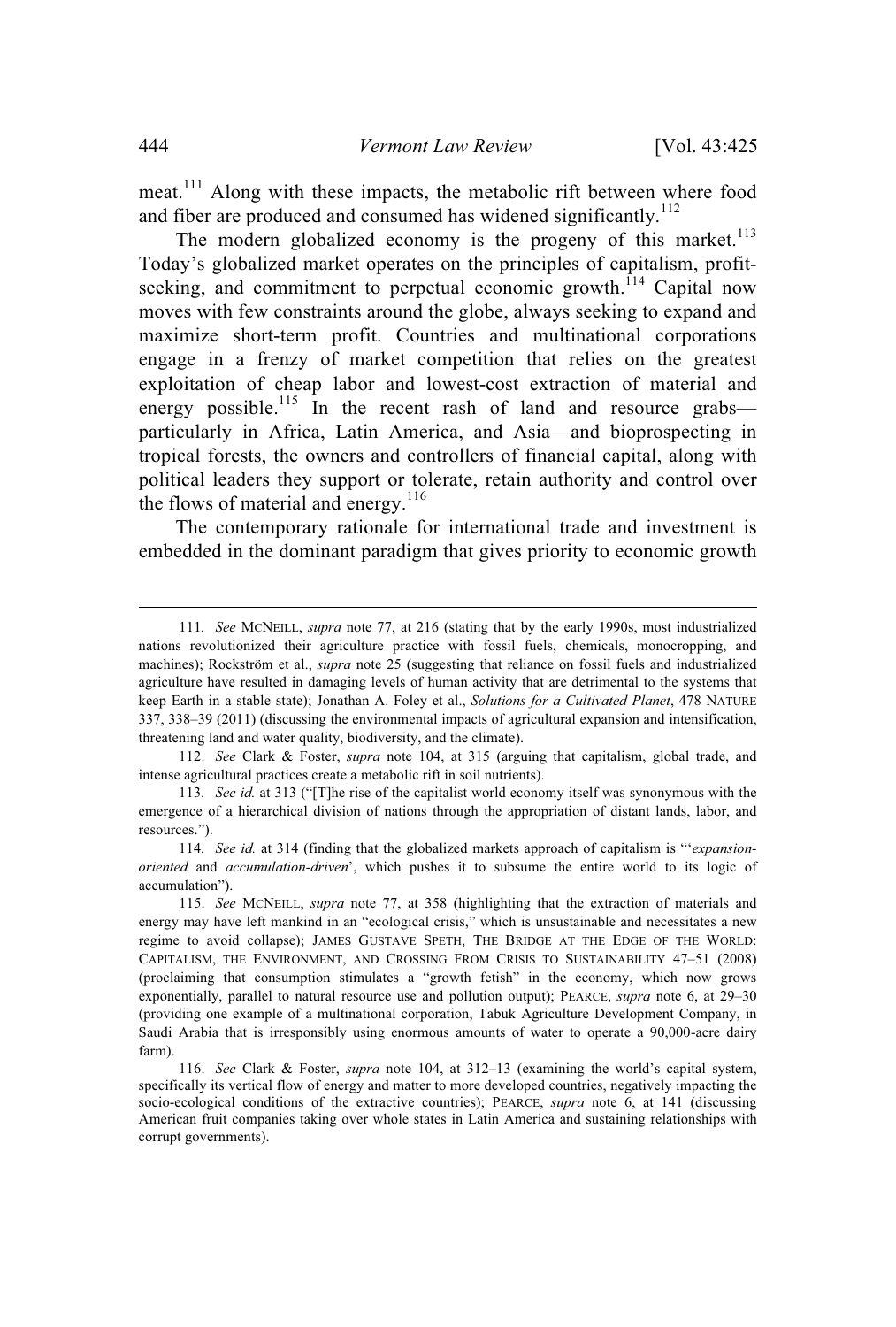and strong protection of private property and state sovereignty.<sup>117</sup> Trade broadens the market arenas in which private proprietors can seek profit, create employment opportunities, and contribute to economic growth. It also expands the goods and services available to people worldwide—for example, North American grocery stores now have produce from around the world throughout the year.<sup>118</sup> Trade liberalization reduces or eliminates measures of sovereign states that impose tariffs or other restrictions on imports or foreign investments.<sup>119</sup>

The main economic justification for international trade derives from David Ricardo's principle of comparative advantage—a country "has a comparative advantage if it can produce the good in question more cheaply relative to other goods it produces than can its trading partners, regardless of absolute costs."<sup>120</sup> Comparative advantage relies on a country's internal cost ratios in producing goods and services rather than on absolute advantage; absolute advantage is based on a direct comparison of costs of individual goods and services in different countries.<sup>121</sup> However, comparative advantage is based on the assumption that capital is immobile.<sup>122</sup> In the globalized economy, in which capital is increasingly mobile beyond national borders through foreign investments and transnational companies, this core assumption is more and more in doubt. $^{123}$ In contemporary trade regimes,

> [g]lobalization creates an increasingly prominent role for transnational corporations, encourages the transportation of resources and manufactured goods all over the planet, facilitates the instantaneous opportunistic movement of finance capital across national boundaries in search of the highest returns, and

<sup>117</sup>*. See* HERMAN E. DALY & JOSHUA FARLEY, ECOLOGICAL ECONOMICS: PRINCIPLES AND APPLICATIONS 366 (2d ed. 2011) (demonstrating that international trade is not trade between countries, but rather between private firms within different countries for the firm's private benefit and economic gain).

<sup>118</sup>*. See id.* at 355 (highlighting that trade allows us to experience "other peoples' traditions, tastes, and capacities").

<sup>119</sup>*. Cf. id.* at 396 ("In the recent era of liberalization, we often witnessed unpredicted changes in international capital flows in and out of countries ....").

<sup>120.</sup> *Id*. at 310.

<sup>121</sup>*. See id.* at 311 (explaining, with a hypothetical, how comparative advantage works).

<sup>122.</sup> *Id.* at 312.

<sup>123</sup>*. See id.* at 361 (finding that "it is not impossible for productive capacity, capital, to be transferred from one country to another," even though capital mobility must be ruled out for the "comparative advantage argument to work between countries").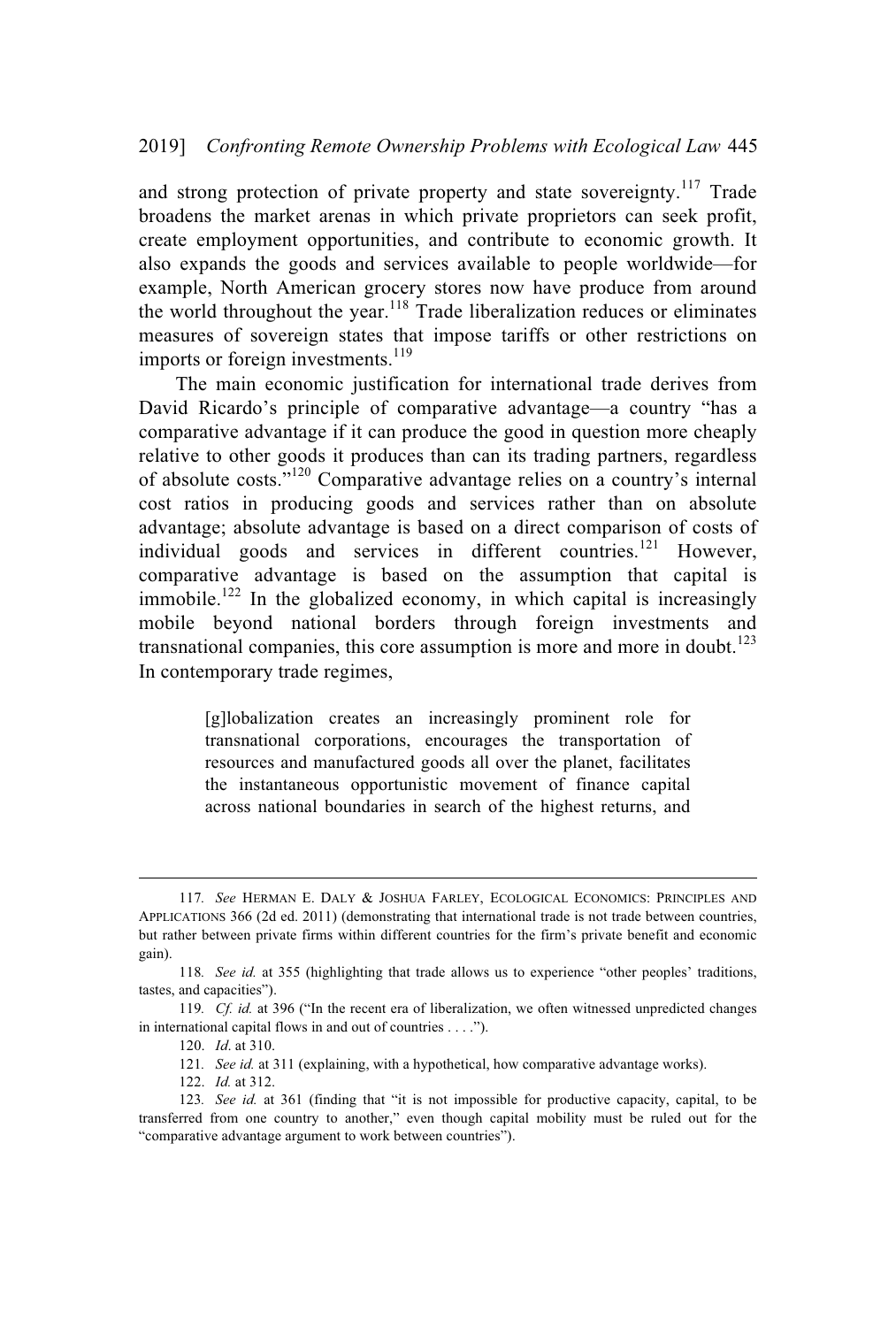generally encourages the integration of regional and national economies. 124

In this economic environment, the competition for high returns, combined with the domestic benefits nation states derive if they can attract investment and productive enterprises, creates a disincentive for strong environmental protection or other socially or ecologically beneficial measures that reduce profits.<sup>125</sup> This dynamic is especially disadvantageous for less developed countries, which end up trapped in debt and hampered in regard to domestic social and environmental programs as they compete to export commodities to markets in wealthier countries.<sup>126</sup>

The international community has a strong commitment to enhancing trade and investment across national borders. The World Trade Organization (WTO) is the international institution that administers and enforces international trade rules at the global scale.<sup>127</sup> Bilateral or multilateral trade agreements, such as the expiring North American Free Trade Agreement (NAFTA), supplement those rules at the regional scale.<sup>128</sup>

125. *Id.* at 258.

128. The NAFTA experience demonstrates governments' ability to adopt rigorous, enforceable supranational rules to support their priorities. *See* North American Free Trade Agreement, Can.-Mex.- U.S., Dec. 17, 1992, 32 I.L.M. 289 (1993) (showing that Articles 1116 and 1117 allow investors to pursue arbitration). They did so in NAFTA Chapter 11 by waiving their sovereign immunity to allow private investors to pursue binding arbitration seeking judicially enforceable monetary awards that include estimated lost profits for breach of the NAFTA's investor protections. *Id.* at arts. 1101–1138.2. Although a comprehensive review of Chapter 11 cases involving challenges to environmental measures is beyond the scope of this analysis, two recent cases bear mention because they clearly illustrate problematic aspects of remote ownership and control. For example, see *Clayton v. Canada*, Case No. 2009.04 (Perm. Ct. Arb. 2015), where a Chapter 11 panel of three arbitrators ruled  $2-1$  that Canada violated Chapter 11 as a result of a joint federal-provincial environmental assessment process that led to Canada's rejection of a marine terminal on the Digby Peninsula in Nova Scotia that a U.S.-based company sought to ship basalt from a quarry in the area to the U.S. The federal and provincial governments concluded that the project "poses the threat of unacceptable and significant adverse effects to the existing and future environmental, social and cultural conditions influencing the lives of individuals and families in the adjacent communities." Letter from Mark Parent, Minister of Env't and Labour, to Paul G. Buxton, Project Manager, Bilcon of Nova Scotia Corp. (Nov. 20, 2007). Canada now faces the panel's ruling on the investors' compensation claim totaling more than \$475 million. *See* SCOTT SINCLAIR, CANADIAN CTR. FOR POLICY ALT., CANADA'S TRACK RECORD UNDER NAFTA CHAPTER 11: NORTH AMERICAN INVESTOR–STATE DISPUTES TO JANUARY 2018, at 5 (2018) (reflecting on Canada's eight loses and NAFTA Chapter 11's interference with Canada's regulatory authority). In

<sup>124.</sup> William E. Rees, *Globalization and Sustainability: Conflict or Convergence?*, 22 BULL. SCI., TECH. & SOC'Y 249, 257 (2002).

<sup>126.</sup> *See id.* (indicating that the price of primary goods in developing countries depreciated over 50% from 1980 to 1983).

<sup>127</sup>*. See What We Stand For*, WTO, https://www.wto.org/english/thewto\_e/whatis\_e/ what stand for e.htm (last visited Apr. 14, 2019) (demonstrating that the WTO promotes trade and investment by lowering trade barriers and discouraging unfair practices).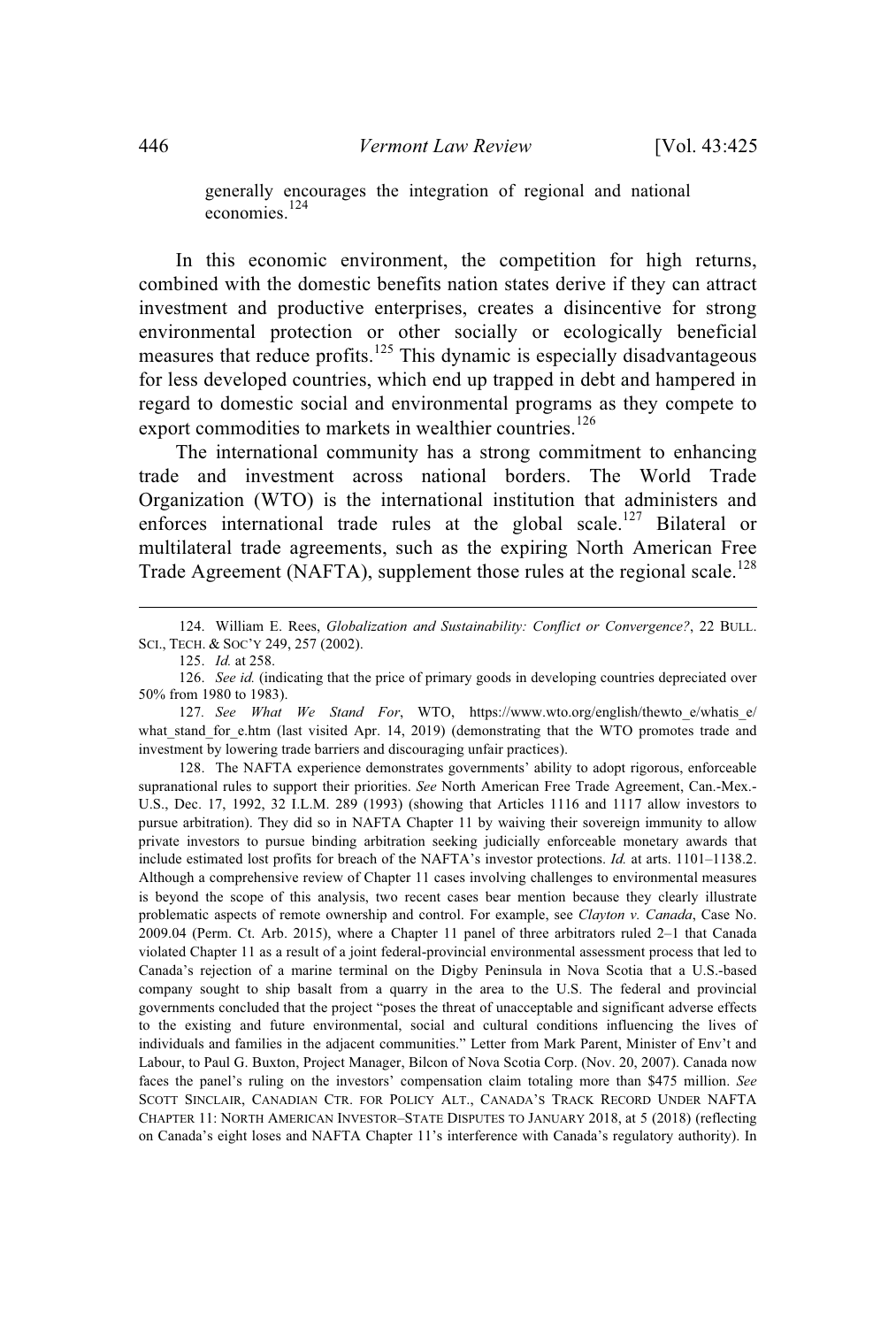The WTO, established in 1995, aims "to help trade flow as freely as possible—so long as there are no undesirable side effects—because this is important for economic development and well-being."<sup>129</sup> The approach to the human-Earth relationship reflected in the WTO is largely mimicked in regional trade and investment agreements.<sup>130</sup>

Expanded liberalized trade and investment is a key component of the international community's dominant commitment to ever-rising economic growth.<sup>131</sup> For example, in 2014 the G20 leaders stated:

> Trade and competition are powerful drivers of growth, increased living standards and job creation. In today's world we don't just trade final products. We work together to make things by importing and exporting components and services. We need

These documents provide the legal ground rules for international commerce. They are essentially contracts, binding governments to keep their trade policies within agreed limits. Although negotiated and signed by governments, the goal is to help producers of goods and services, exporters, and importers conduct their business, while allowing governments to meet social and environmental objectives.

*Understanding the WTO: Who We Are*, *supra*. The WTO administers and enforces trade rules pursuant to the General Agreement on Tariffs and Trade (GATT), the General Agreement on Trade in Services (GATS), and the Trade-Related Aspects of Intellectual Property Rights (TRIPS). *See* WTO, ANNUAL REPORT 2016, *supra* at 2, 5, 37 (explaining the WTO's collaboration with the World Bank). A significant change from prior international trade arrangements was the establishment of an overarching dispute settlement process covering all aspects of the WTO. *See id.* at 5 (outlining the dispute settlement process).

130*. See* WTO, *Regional Trade Agreements*, https://www.wto.org/english/tratop\_e/region\_e/ scope rta e.htm (last visited Apr. 14, 2019) (outlining that regional trade agreements are essential in international trade relations and specifically that, since 2016, all WTO members have a regional trade agreement in effect).

131. *See* MANUEL GONZÁLEZ DE MOLINA & VÍCTOR M. TOLEDO, THE SOCIAL METABOLISM: A SOCIO-ECOLOGICAL THEORY OF HISTORICAL CHANGE 137 (2004) (citing the statistical growth of international trade); G20, *G20 Leaders' Communiqué*, ¶ 11 (Nov. 16, 2015) (stating that global trade and investment are paramount to economic growth and development).

*Lone Pine Resources Inc. v. Government of Canada*, a U.S. investor claimed in excess of \$250 million to compensate for the Quebec government's revocation under its 2011 *Act to Limit Oil and Gas Activities* of the investor's licenses to explore for oil and natural gas along and near the St. Lawrence River near Trois Rivières, Quebec. *See* Lone Pine Res. Inc. v. Canada, ICSID Case No. UNCT/15/2. Notice of Arbitration,  $\P$  49, 58 (Sept. 6, 2013) (stating that Lone Pine expended millions of dollars and considerable time and resources in Quebec to receive necessary mining permits). The investor anticipated that the exploration licenses could lead to shale gas development in the region. *Id.* ¶¶ 7–8. Based on a strategic assessment of the impacts of shale gas and other hydrocarbon development on the human and biophysical environment in the region, the government of Quebec concluded that the region was not suitable for hydrocarbon development. *Id.*

<sup>129.</sup> *See Understanding the WTO: Who We Are*, WTO, https://www.wto.org/english/thewto\_e/ whatis\_e/who\_we\_are\_e.htm (last visited Apr. 14, 2019) ("At [the] heart [of the WTO] are the WTO agreements, negotiated and signed by the bulk of the world's trading nations."); WTO, ANNUAL REPORT 2016, at 4 (2016) (providing a basic understanding of the WTO, including who it is, what it stands for, and what it does).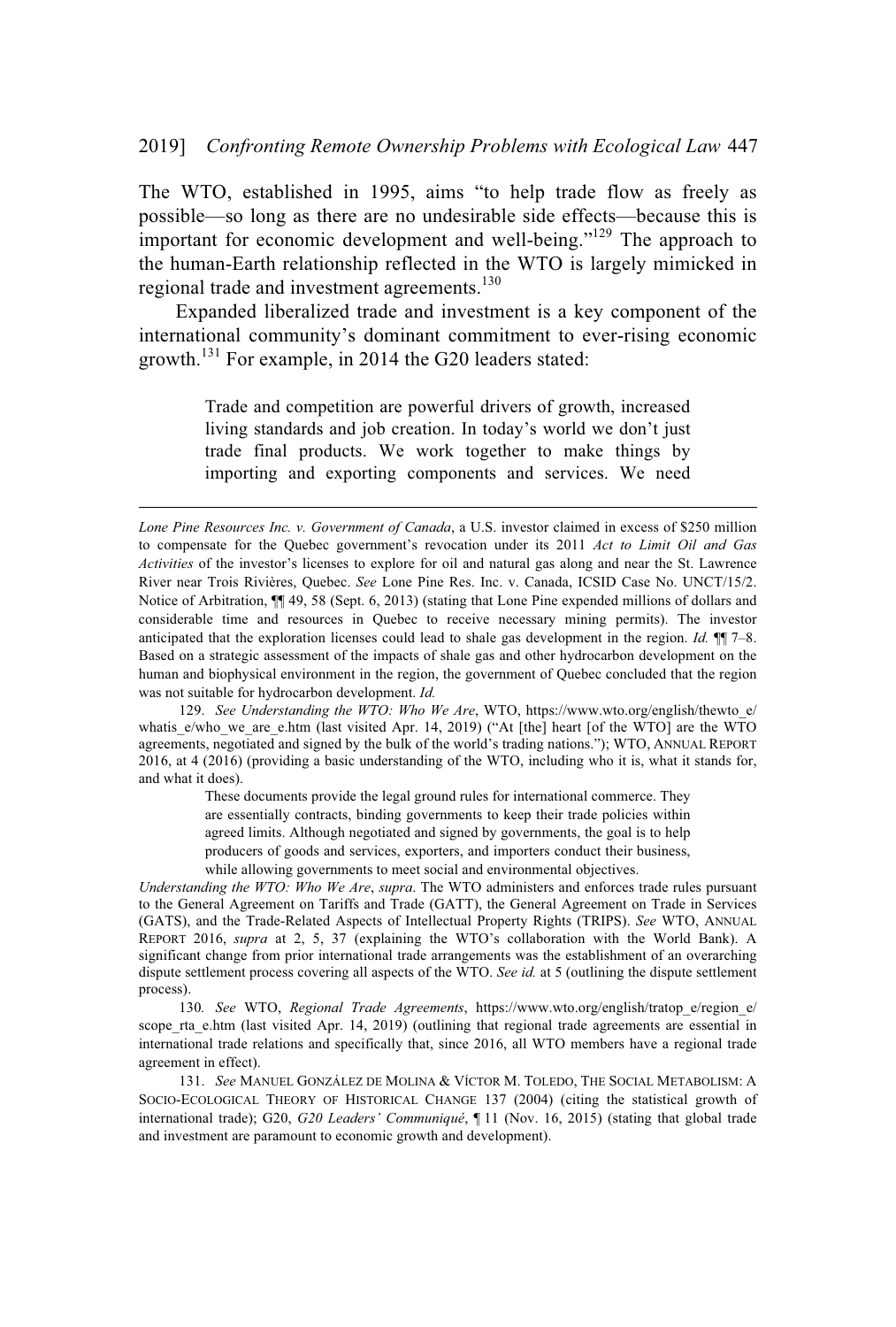policies that take full advantage of global value chains and encourage greater participation and value addition by developing countries. Our growth strategies include reforms to facilitate trade by lowering costs, streamlining customs procedures, reducing regulatory burdens and strengthening trade-enabling services. We are promoting competition, entrepreneurship and innovation, including by lowering barriers to new business entrants and investment. We reaffirm our longstanding standstill and rollback commitments to resist protectionism ....We need a strong trading system in an open global economy to drive growth and generate jobs. To help business make best use of trade agreements, we will work to ensure our bilateral, regional and plurilateral agreements complement one another, are transparent and contribute to a stronger multilateral trading system under World Trade Organization (WTO) rules. These rules remain the backbone of the global trading system that has delivered economic prosperity. A robust and effective WTO that responds to current and future challenges is essential. $132$ 

The outcome document of the Rio+20 Conference stated that measures to promote a green economy or sustainable development should "[n]ot constitute a means of arbitrary or unjustifiable discrimination or a disguised restriction on international trade."<sup>133</sup> The Sustainable Development Goals (SDGs) that the U.N. General Assembly adopted in 2015 implicitly endorse the WTO regime<sup>134</sup> and include a goal of doubling the share of the least developing countries' global exports by  $2020$ .<sup>135</sup>

Others have done comprehensive reviews of the WTO agreements and other trade and investment agreements and their relationship to environmental issues.<sup>136</sup> Such a detailed analysis is beyond the scope of this Essay, but some summary observations regarding the WTO are relevant to consideration of how international trade and investment can best promote a mutually enhancing human-Earth relationship in the Anthropocene. First, the WTO and similar regional accords institutionalize a global economic model that promotes global expansion of economic activity founded on

<sup>132.</sup> G20, *G20 Leaders' Communiqué*, ¶¶ 8, 16 (Nov. 15–16, 2014).

<sup>133.</sup> U.N. Conference on Sustainable Development, *The Future We Want*, ¶ 58, U.N. Doc. A/CONF.216/L.1\* (June 19, 2012).

<sup>134.</sup> G.A. Res. 70/1, at 27 (Sept. 25, 2015).

<sup>135.</sup> *Id.*

<sup>136.</sup> JAMES K.R. WATSON, THE WTO AND THE ENVIRONMENT: DEVELOPMENT OF COMPETENCE BEYOND TRADE 2 (2013).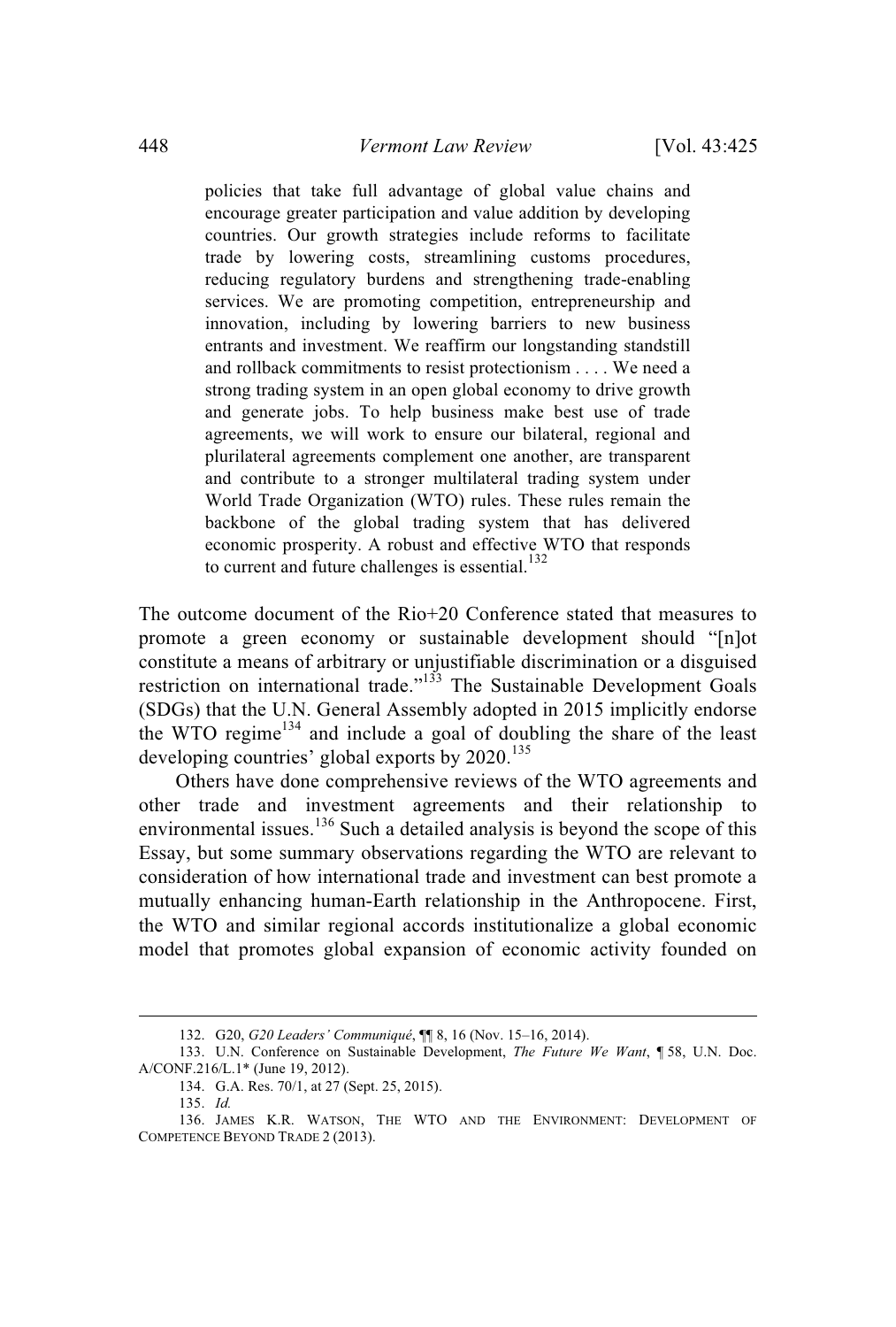limited interference with private property rights.<sup>137</sup> However, this model lacks a mechanism to understand local conditions or to monitor or make adjustments according to aggregate impacts on ecological limits, such as planetary boundaries.<sup>138</sup> Second, the dispute settlement mechanism in the WTO makes clear the international community's capacity to adopt supranational rules with an enforcement regime that has real impact on national policy.<sup>139</sup> The final decisions in WTO disputes in which national environmental measures were held to violate WTO rules demonstrate the power of this judicialization<sup>140</sup> of international rules and show how difficult it is for WTO member states to adopt environmental measures that overcome concerns regarding over-regulation and protectionism.<sup>141</sup>

#### *D. Trade, Investment, and Remote Ownership Problems*

Long-distance trade and international investment tend to increase the detrimental influence of remote actors on social, economic, and ecological systems at a local scale.<sup>142</sup> In the forms of remote ownership that are the most abstract, investors in private corporate land grabs for conversion into vast industrial agricultural operations typically have little knowledge of or interest in the cultural history, ecological functioning, or local-level human-

<sup>137</sup>*. Id.* at 4–5.

<sup>138</sup>*. See id.* (showcasing how the WTO has ruled to the detriment of the environment).

<sup>139</sup>*. See id.* at 93 (providing that the WTO is not only resolving specific disputes between Members, but also making *de facto* precedent at the same time).

<sup>140.</sup> *See id.* at 89 (demonstrating the judicialization of the WTO rules).

<sup>141.</sup> The most notable of these cases were: (1) the Tuna-Dolphin cases; *see* Report of the Panel, *U.S.—Restrictions on Imports of Tuna*, DS21/R (Sept. 3, 1991), GATT BISD (39th Supp.), at 155, *reprinted in* 30 I.L.M. 1594 (1991) [hereinafter *Tuna/Dolphin I*] (rejecting an embargo the U.S. imposed on commercial yellowfin tuna and yellowfin tuna products that were harvested in a way that harmed dolphins); *see also* Report of the Panel, *U.S.—Restrictions on Imports of Tuna*, WTO Doc. DS29/R (June 16, 1994) (unadopted) [hereinafter *Tuna/Dolphin II*] (reviewing the *Tuna/Dolphin I* decision after the E.U. and the Netherlands requested a GATT Panel review because neither Mexico nor the U.S. requested that the GATT Contracting Parties adopt the findings of *Tuna/Dolphin I*); (2) the Shrimp-Turtle case, *see* Appellate Body Report, *U.S.—Import Prohibition of Certain Shrimp and Shrimp Products*, WTO Doc. WT/DS58/AB/R (adopted Oct. 12, 1998), *reprinted in* 38 I.L.M. 121 (1999) [hereinafter *Shrimp/Turtle*] (rejecting the U.S.'s appeal of the Panel Report's prior decision to reject the U.S.'s imposed prohibition on the importation of certain shrimp and shrimp products that were caught using methods that harmed sea turtles); and (3) the Brazil Tire cases. *See* Report of the Panel, *Brazil— Measures Affecting Imports of Retreaded Tyres*, WTO Doc. WT/DS332/R (adopted Dec. 17, 2007) [hereinafter *Brazil Tyres*] (rejecting Brazil's import restrictions on certain used tires to reduce negative environmental impacts from tire storage and disposal).

<sup>142.</sup> *See* PEARCE, *supra* note 6, at 115 (overviewing the author's visit with investor Campo Aberto, Aberto's plans to profit from Brazilian agriculture, and an example of an international investment that is likely to contribute to Brazil's relentless practice of monoculture).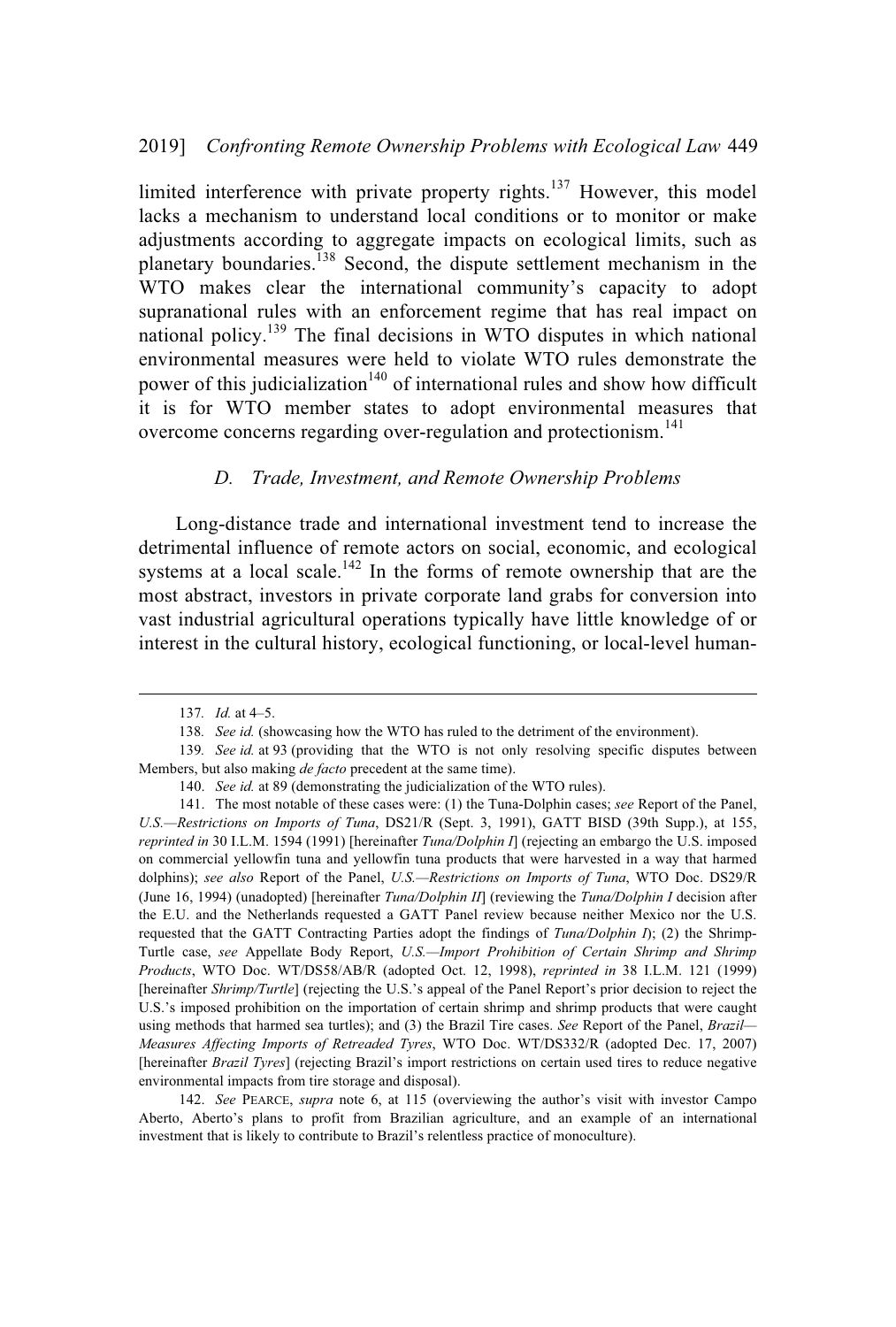Earth interactions of the land underlying their investment.<sup>143</sup> They simply want the greatest financial return possible, regardless of the ecological or social cost.<sup>144</sup> Meanwhile, local people possessing centuries-old knowledge of, connection to, and experience with the converted land are moved to new places, no longer able to maintain their connection to place or to sustain themselves on local ecosystems—no longer able to maintain a mutually enhancing human-Earth relationship.<sup>145</sup> Breaches of this essential relationship have occurred across history and across the globe.<sup>146</sup>

#### III. CONFRONTING REMOTE OWNERSHIP UNDER ECOLOGICAL LAW

Like ecological economics, ecological law is still mostly conceptual and not yet widely understood or practiced, largely because they both envision a transition away from the hard-wired insistence on economic growth that undergirds policy and decision making globally.<sup>147</sup> Yet the growth-insistent economic model and the legal and governance systems that support it are entirely socially constructed, and therefore subject to change as the flaws in their conceptual foundations become more and more clear. Ecological economics and ecological law are emerging social constructions that respond to the increasingly apparent impossibility of perpetual economic growth on our finite planet (even if economic growth is more and more decoupled from throughput of material and energy in the economy and consequent ecological impacts). $148$ 

<sup>143</sup>*. See generally id.* (exposing the author's encounters with several *land grabbers* in different areas of the globe, and specifically revealing the human costs of land grabbing for the purpose of largescale agriculture).

<sup>144.</sup> A similar set of problems can arise when locally based owners seek to profit from remote sale of local products that exert a local ecological footprint—local owners who have not developed institutions for sustainable governance of the commons.

<sup>145</sup>*. See* ANDREAS NEEF, LAND RIGHTS MATTER! ANCHORS TO REDUCE LAND GRABBING, DISPOSSESSION AND DISPLACEMENT: A COMPARATIVE STUDY OF LAND RIGHTS SYSTEMS IN SOUTHEAST ASIA AND THE POTENTIAL OF NATIONAL AND INTERNATIONAL LEGAL FRAMEWORKS AND GUIDELINES 8, 13 (Caroline Kruckow & Maike Lukow eds., 2016) (stating that land grabs have caused the displacement of more than 770,000 people, and specifically that displacement has affected the rights of indigenous peoples of the six Southeast Asian countries).

<sup>146.</sup> *See, e.g.*, PEARCE, *supra* note 6 (providing specific examples of global land grabbing done by those geographically disconnected from the land grab); ROBIN WALL KIMMERER, BRAIDING SWEETGRASS: INDIGENOUS WISDOM, SCIENTIFIC KNOWLEDGE, AND THE TEACHINGS OF PLANTS 259 (2013) (positing that "[r]estoration is imperative for healing the earth" and that if "[w]e restore the land, ...the land restores us," providing a mutually beneficial human-Earth relationship).

<sup>147.</sup> WESTRA, *supra* note 27, at 143.

<sup>148.</sup> *See* Garver, *The Rule of Ecological Law*, *supra* note 4, at 326, 330 (finding that ecological law arises from the tension between our infinite economic growth and the socio-ecological consequences that will occur with such growth).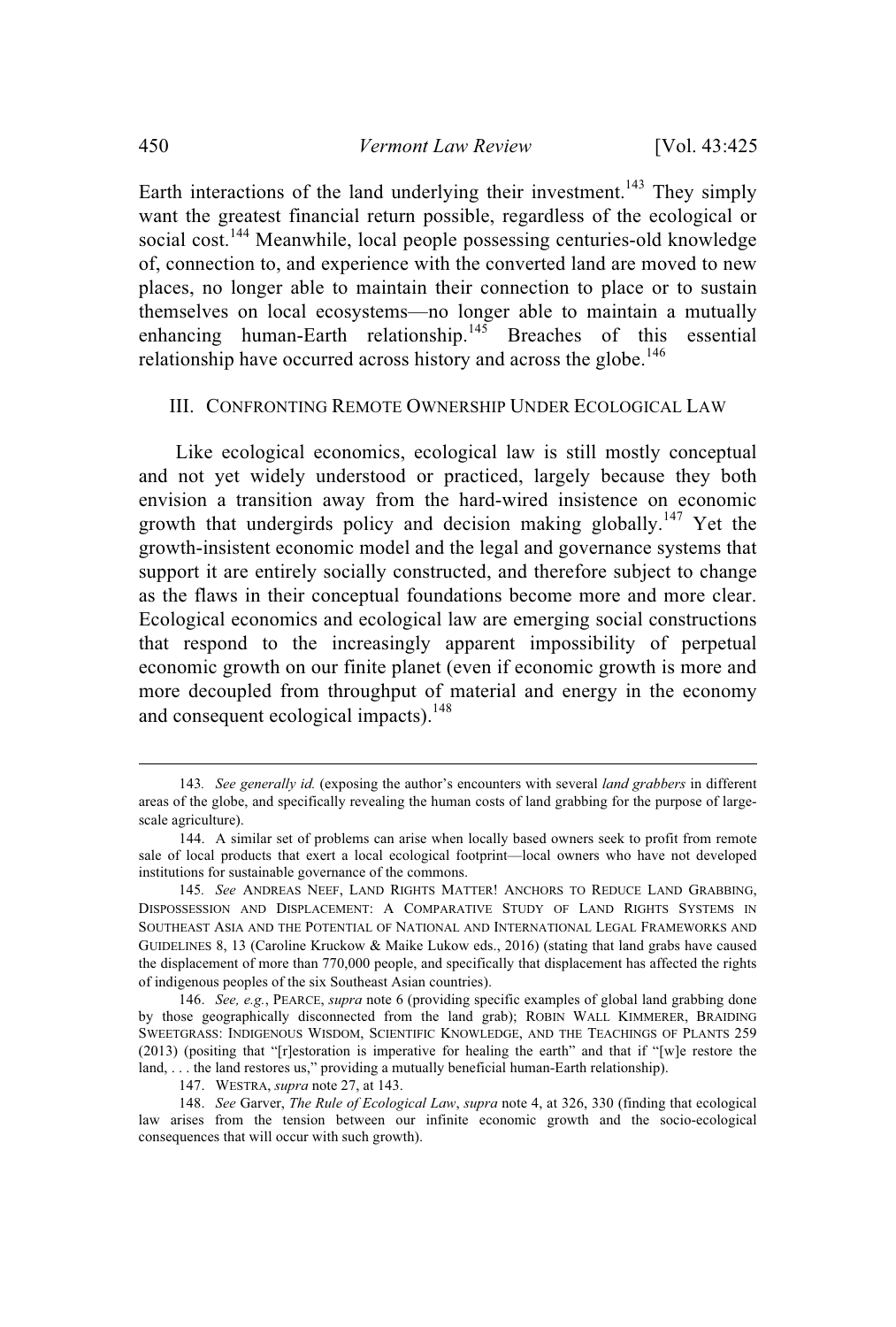#### 2019] *Confronting Remote Ownership Problems with Ecological Law* 451

Under ecological law, remote ownership and control of land and ecosystems would give way mostly or entirely to institutions favoring locally tailored rules.<sup>149</sup> When they incorporate institutions and features that are essential to real sustainability, these locally tailored rules reflect the emphasis on attention to place and local ecological knowledge that is necessary to sustain a mutually enhancing human-Earth relationship.<sup>150</sup> Moreover, these locally sourced rules subject trade and investment rules to the hierarchical primacy of ecological limits and the attainment of a mutually enhancing human-Earth relationship.<sup>151</sup> In such a regime, providing investors with investment opportunities involving the conversion of land in such a way that decreases the prospects for a mutually enhancing human-Earth relationship would be inconceivable.<sup>152</sup>

To serve as the foundation for an overarching, global objective that can be applied at the scale of landscapes or the entire Earth, a mutually enhancing human-Earth relationship must encompass not only the most pristine wild ecosystems, but also dense human settlements and other areas where humans or their impacts have significantly transformed the evolutionary trajectory of the pre-human or an imagined human-free ecosystem.<sup>153</sup> A rigorous yet practicable notion of sustainability must incorporate some level of symbiosis between humans and non-human nature in order to be consistent with a mutually enhancing human-Earth relationship.<sup>154</sup> The challenge is to determine, along the spectrum from the least impacted to the most anthropogenically transformed ecosystems, where benchmarks for a mutually enhancing human-Earth relationship (that are practicable in law and governance systems) can and should be drawn at different spatial and temporal scales, while accounting for humans as an integral ecosystem component.<sup>155</sup>

Another challenge in applying a cohesive yet practicable notion of a mutually enhancing human-Earth relationship is that human communities

<sup>149</sup>*. See id.* at 317 (explaining that the degrowth movement emphasizes local autonomy).

<sup>150.</sup> *See* Garver, *A Systems-Based Tool for Transitioning to Law*, *supra* note 4, at 171 (providing examples of how local communities develop tailored ecological policies).

<sup>151</sup>*. See* Garver, *The Rule of Ecological Law*, *supra* note 4, at 321 (stating the economic constraints of the current environmental laws and that ecological law would place ecological constraints on the market instead).

<sup>152</sup>*. See id.* (asserting that ecological law places ecological constraints on property).

<sup>153.</sup> *See* Erle Ellis & Navin Ramankutty, *Putting People in the Map: Anthropogenic Biomes of the World*, 6 FRONTIERS ECOLOGY & ENV'T 439, 445-46 (2008) (discussing that "[s]ustainable ecosystem management" requires "maintaining beneficial interactions between managed and natural systems").

<sup>154.</sup> Garver, *The Rule of Ecological Law*, *supra* note 4, at 327.

<sup>155.</sup> Garver, *A Systems-Based Tool for Transitioning to Law*, *supra* note 4, at 167.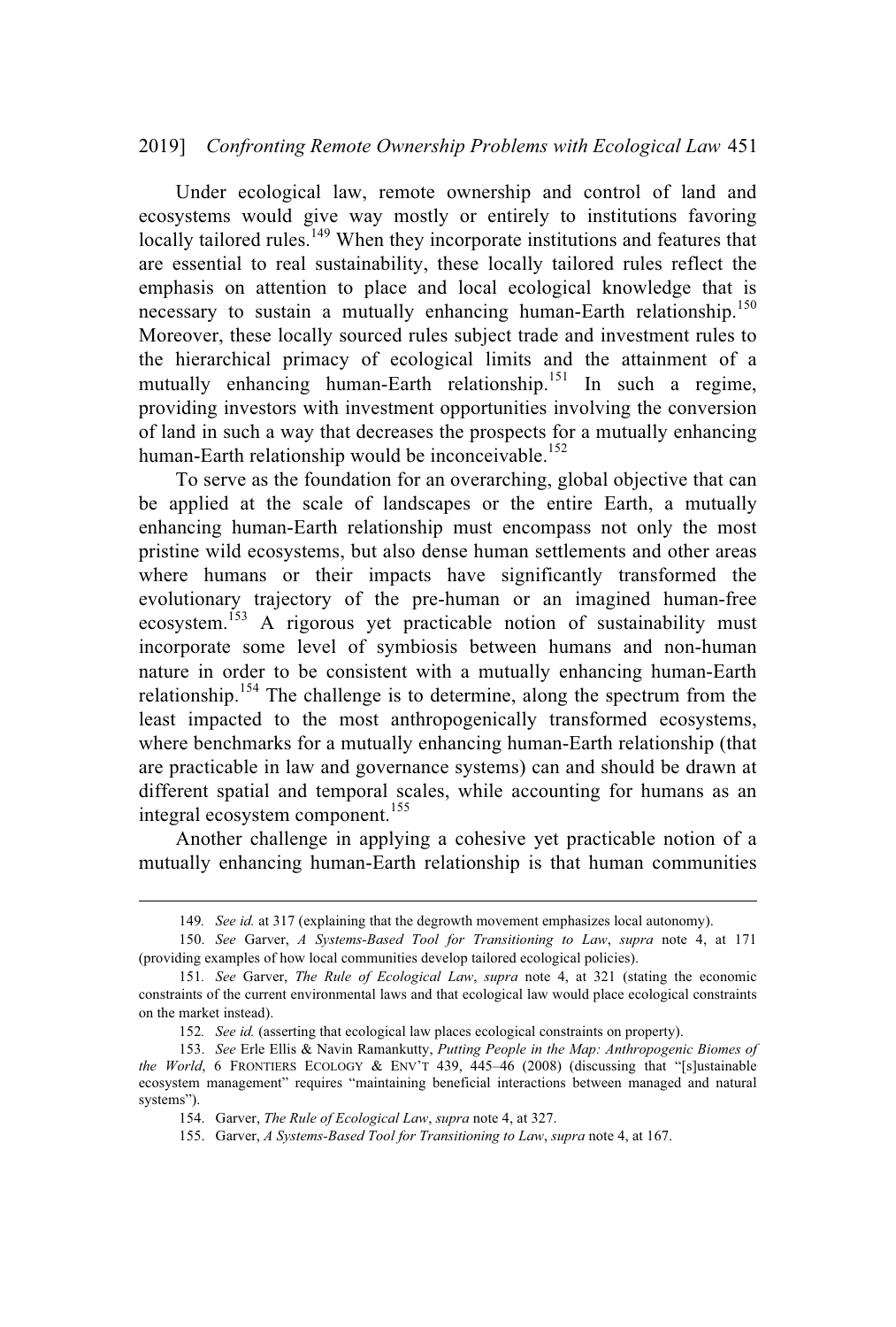and ecosystems at the local, landscape, and regional level inevitably and increasingly are "subject to human impacts that derive from spatially and temporally diverse drivers—including those that are remote geographically or whose impacts are temporally delayed."<sup>156</sup> Meanwhile, those local communities inevitably cause temporally and spatially remote impacts as well.<sup>157</sup> Thus, at whatever temporal or spatial scale, practical efforts to promote a mutually enhancing human-Earth relationship require an adaptive, multi-scalar systems approach that maintains an ongoing focus on and connection to the local scale.<sup>158</sup> This approach requires the humility inherent in dealing with the inevitable uncertainties and unpredictability in how systems evolve by applying a precautionary approach, and not the hubris of many Western secular and religious traditions that idealize total human mastery and perfection of nature.<sup>159</sup>

Determining place-based benchmarks for mutual human-Earth enhancement and implementing an adaptive, systems-based approach to law with primacy for ecological limits implies a need to place constraints on human choice and to guide human intention toward new goals.<sup>160</sup> The human-Earth relationship will inevitably be socially constructed, and human intention is thus a critical variable for the human prospect.<sup>161</sup> For example, properly done and implemented on a regional and ultimately global scale, reciprocal restoration adheres to an adaptive, systems-based approach and both commits to and recognizes the need for human intention, choice, decision making, and active intervention to restore damaged human-Earth relationships.<sup>162</sup> Ecological law that incorporates a broad vision of reciprocal restoration and similar innovative ideas is ultimately a hopeful vision of human societies orientating this intention so as to develop workable norms and rules for a thriving human community within a thriving community of all life on Earth.<sup>163</sup>

<sup>156</sup>*. Id*.

<sup>157</sup>*. See id.* at 166 ("Ultimately, how human society crafts law and governance systems from the local to the global level will significantly affect whether humanity will trigger globally or regionally catastrophic shifts in the ecosystems on which human societies depend.").

<sup>158</sup>*. Id.* at 167.

<sup>159.</sup> *Id.*

<sup>160.</sup> *Id.*

<sup>161</sup>*. See id.* at 168 (emphasizing that the incorporation of human intentions and "decision making with ecological systems at various scales can lead either to local or civilizational collapse, at one extreme, or to long-term resilience and adaptiveness, at the other").

<sup>162</sup>*. See* HUMAN DIMENSION, *supra* note 49, at 258 (providing that reciprocal restoration recognizes the human role in the ecological restoration process).

<sup>163</sup>*. See id.* at 1 (arguing that ecological restoration needs human involvement that is value based, involving human knowledge and behaviors).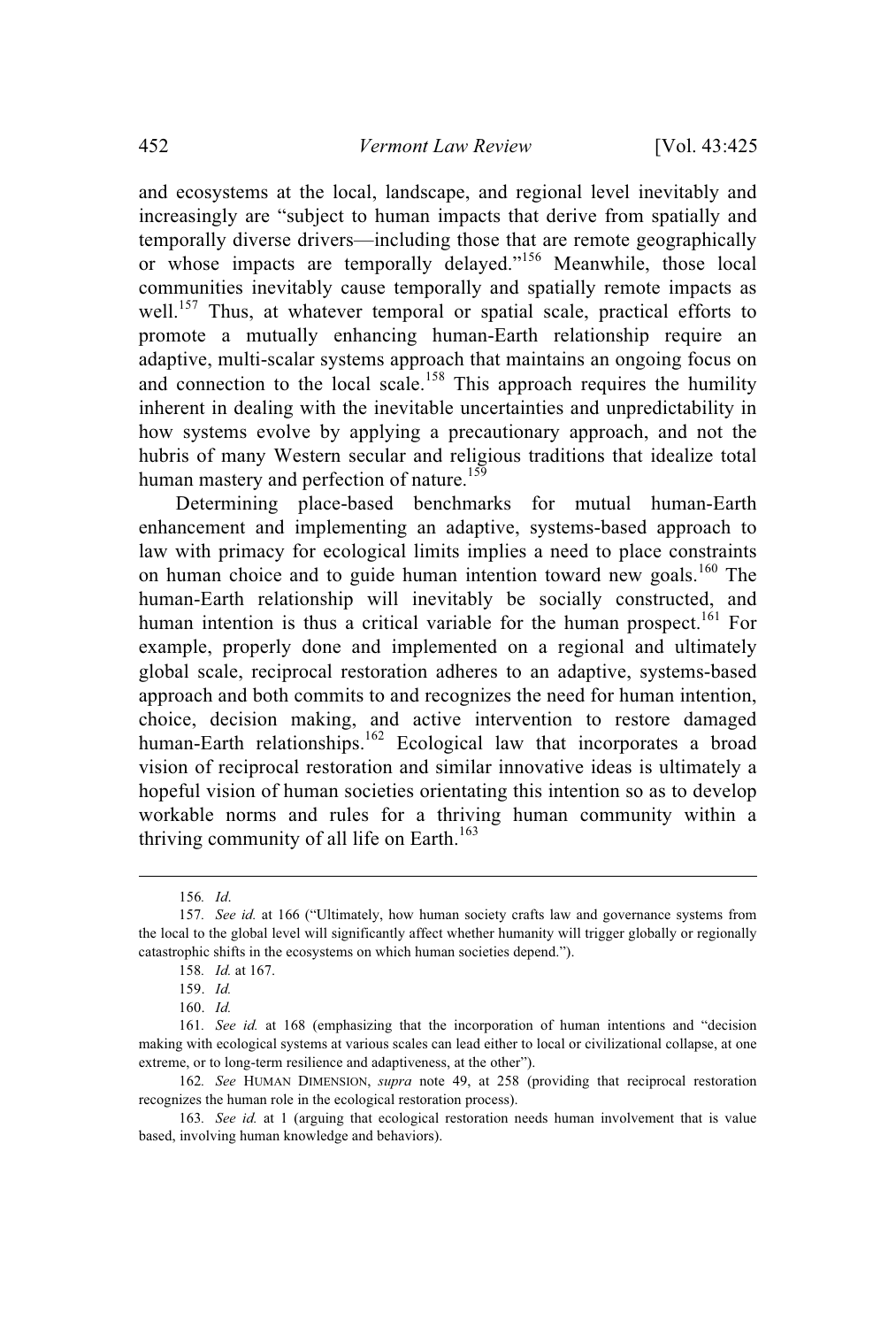#### **CONCLUSION**

Significant obstacles stand in the way of a transition to a limitsinsistent global legal system that promotes a mutually enhancing human-Earth relationship.<sup>164</sup> Ecological law encapsulates a future vision not only of law, but also of the social, cultural, political, and economic contexts in which law is embedded.<sup>165</sup> It is a vision that implies an inevitable evolution away from current political orders and power structures toward new ones that must emerge as this transition unfolds.<sup>166</sup> To attain this vision, the resistance to change in the legal system and related systems is high and will take a long time to overcome.<sup>167</sup> This is particularly true with respect to necessary paradigm shifts—especially the transition from the dominant growth-insistent paradigm to the limits-insistent paradigm proposed in this Essay.<sup>168</sup> This transition implies a significant change in deeply entrenched power structures and political orders at all scales—change that will likely emerge in unpredictable ways and through unpredictable actors.<sup>169</sup>

Among other promising recent development, the creation of the Ecological Law and Governance Association (ELGA) in 2016 was an important step toward the transition from environmental to ecological law.<sup>170</sup> The Oslo Manifesto from which ELGA emerged states:

> To overcome the flaws of environmental law, mere reform is not enough. We do not need more laws, but different laws from which no area of the legal system is exempted. The ecological

<sup>164</sup>*. See supra* Part I (explaining that conflicts arise between the rights of nature and human rights, and further explaining the necessity of a fundamental shift away from a focus on wealth).

<sup>165.</sup> *See* M'Goningle, *supra* note 100 (showing that, through the lens of legal pluralism, "a plurality of social structures have internal legal orders that function in a compelling regulatory fashion").

<sup>166</sup>*. See supra* PartI(overviewing the necessity of a change from the assumptive need for wealth creation and suggesting that ecological law requires limits to have priority in a legal system).

<sup>167</sup>*. See* Garver, *A Systems-Based Tool for Transitioning to Law*, *supra* note 4, at 167 (explaining that a system's resistance to change can "lock in and lock out" certain characteristics of that system, and that a system's resilience and adaptiveness, together with the degree of lock-in or lock-out characteristics, reflect that system's ability to change).

<sup>168</sup>*. See id.* at 170 (discussing the merits of a lock-in/lock-out assessment system in the transition to a limits-insistent paradigm).

<sup>169.</sup> *See id.* at 167 (describing the cultural humility that will be necessary to transition to a growth-insistent paradigm); PETER G. BROWN ET AL., RIGHT RELATIONSHIP: BUILDING A WHOLE EARTH ECONOMY 141 (2009) ("People must bear witness, when working, playing, transacting, and relating to each other every day, so that these discussions will turn from *talk* into the *walk* of right relationship.").

<sup>170</sup>*. See* Garver, *A Systems-Based Tool for Transitioning to Law*, *supra* note 4, at 167 (discussing the mission of the ELGA).